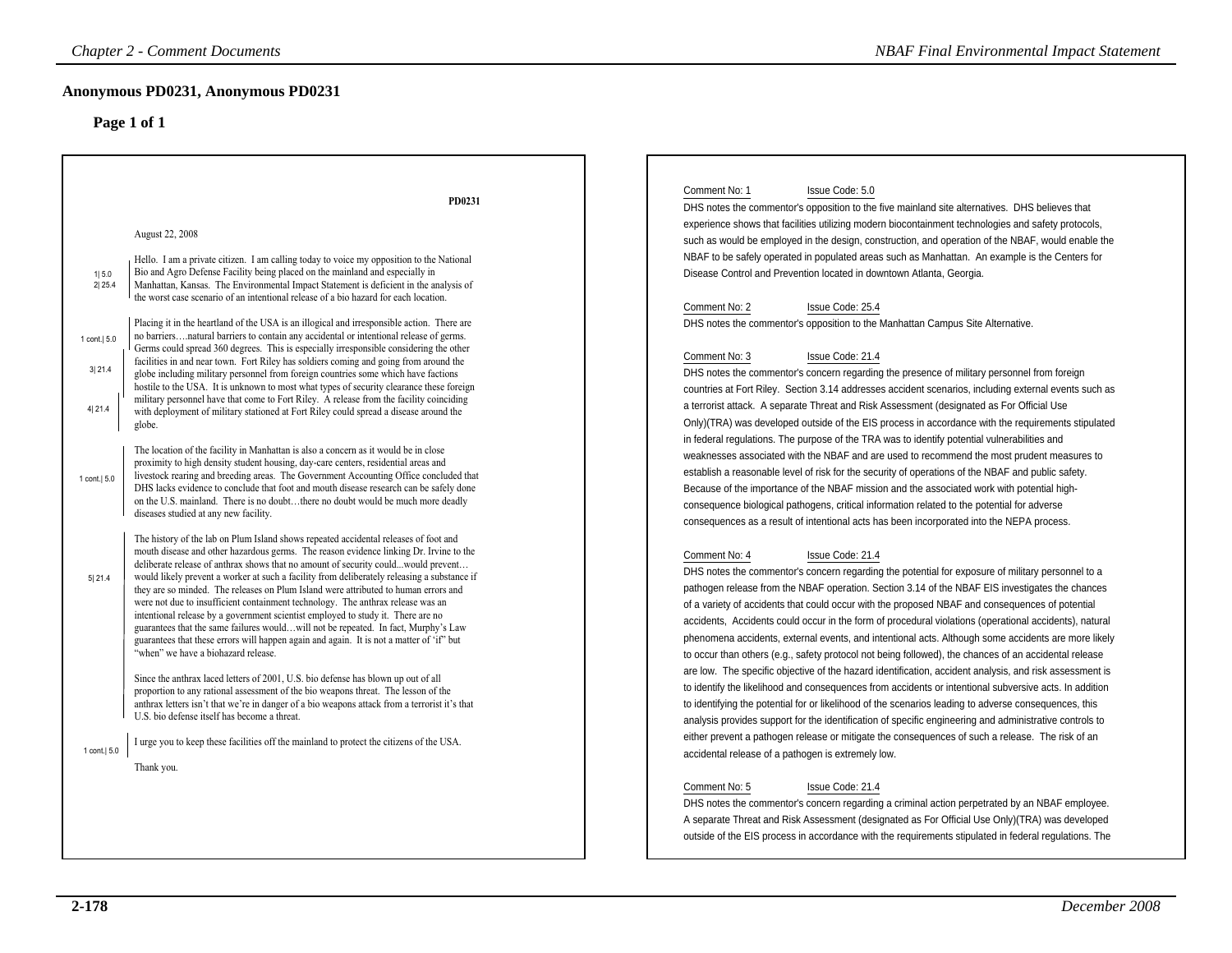purpose of the TRA was to identify potential vulnerabilities and weaknesses associated with the NBAF and are used to recommend the most prudent measures to establish a reasonable level of riskfor the security of operations of the NBAF and public safety. Section 3.14 of the NBAF EIS investigates the chances of a variety of accidents that could occur with the proposed NBAF and consequences of potential accidents, Accidents could occur in the form of procedural violations (operational accidents), natural phenomena accidents, external events, and intentional acts. Althoughsome accidents are more likely to occur than others (e.g., safety protocol not being followed), the chances of an accidental release based on human error are low in large part due to the design and implementation of biocontainment safeguards in conjunction with rigorous personnel training. For example, as described in Section 2.2.2.1 of the NBAF EIS, all laboratory staff would receive thoroughpre-operational training, as well as ongoing training, in the handling of hazardous infectious agents, understanding biocontainment functions of standard and special practices for each biosafety level, and understanding biocontainment equipment and laboratory characteristics. As further set out in Section 3.14.3.4, all employees and contractors will be screened prior to employment or engagementand monitored while working, among other security measures.*NBAF Final Environmental Impact Statement*<br>
parameter de TRA was to identify a developmental interval into was absorbed in the New York of the TRA was to identify a developmental for which we are the New York of the New Y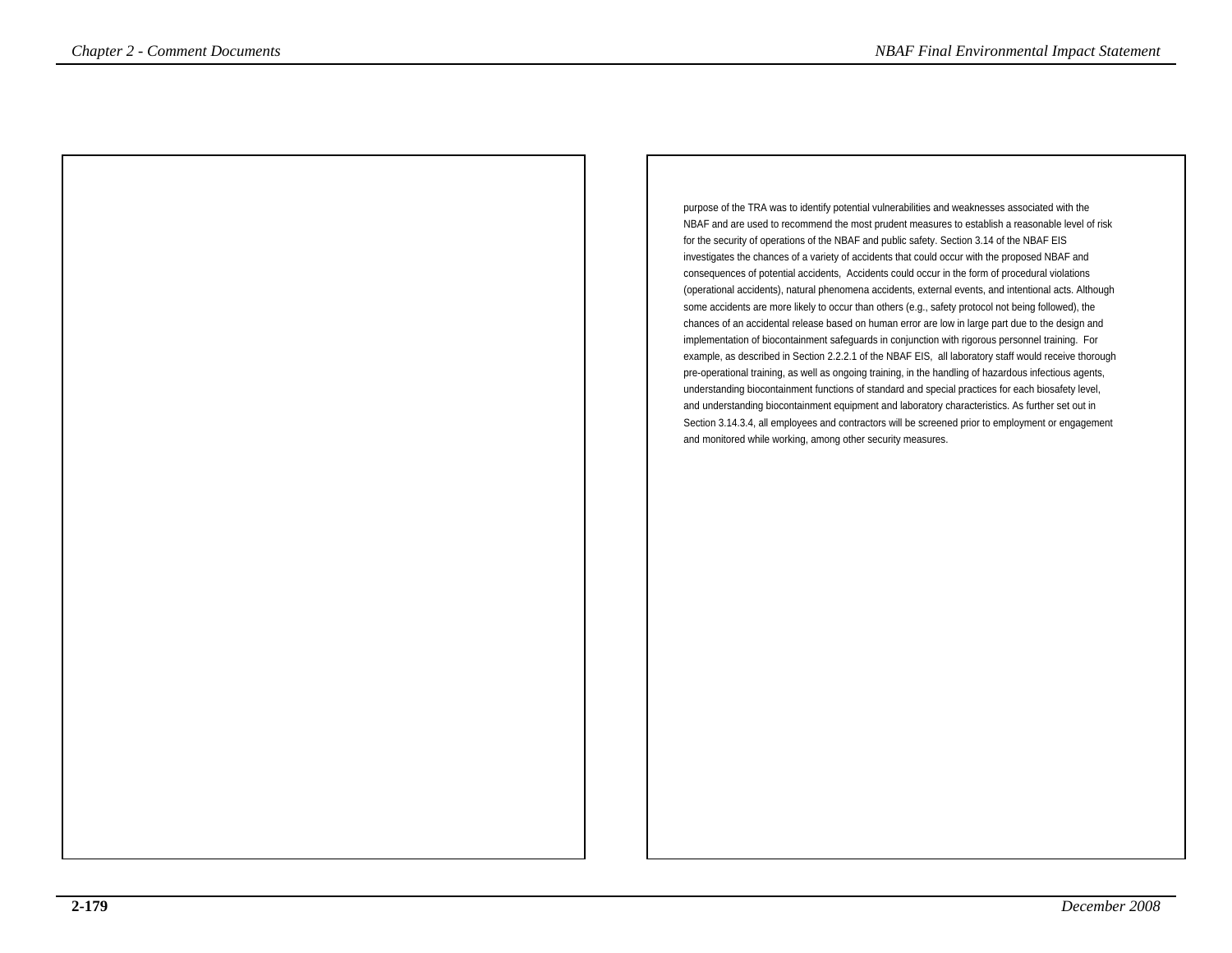### **Anonymous PD0232, Anonymous PD0232**

| <b>Chapter 2 - Comment Documents</b>                                                                                                                                                                                                                                                               | <b>NBAF Final Environmental Impact Statement</b>                                                                                                                                                                                                                                                                                                                                                                                                                                                                                                                                                                                                                                                                                                                                                                                                                                                                                                                                                                                                                                                                                                                                                                                                                                                                                                                                                                                                                                                                                                                                                         |
|----------------------------------------------------------------------------------------------------------------------------------------------------------------------------------------------------------------------------------------------------------------------------------------------------|----------------------------------------------------------------------------------------------------------------------------------------------------------------------------------------------------------------------------------------------------------------------------------------------------------------------------------------------------------------------------------------------------------------------------------------------------------------------------------------------------------------------------------------------------------------------------------------------------------------------------------------------------------------------------------------------------------------------------------------------------------------------------------------------------------------------------------------------------------------------------------------------------------------------------------------------------------------------------------------------------------------------------------------------------------------------------------------------------------------------------------------------------------------------------------------------------------------------------------------------------------------------------------------------------------------------------------------------------------------------------------------------------------------------------------------------------------------------------------------------------------------------------------------------------------------------------------------------------------|
| Anonymous PD0232, Anonymous PD0232<br>Page 1 of 1                                                                                                                                                                                                                                                  |                                                                                                                                                                                                                                                                                                                                                                                                                                                                                                                                                                                                                                                                                                                                                                                                                                                                                                                                                                                                                                                                                                                                                                                                                                                                                                                                                                                                                                                                                                                                                                                                          |
| PD0232<br>August 22, 2008<br>As a resident of Kansas I do not wish to have the bio lab in Kansas due to our weather<br>1 25.4<br>being so erratic and destructive. I don't think they can build any facility that will<br>withstand some of our tornados. And we do not need this out in our area. | Comment No: 1<br>Issue Code: 25.4<br>DHS notes the commentor's opposition to the Manhattan Campus Site Alternative.<br>Comment No: 2<br>Issue Code: 21.4<br>DHS notes the commenter's concern regarding potential tornado impacts to the NBAF. The NBAF<br>would be designed and built to withstand the normal meteorological conditions that are present within                                                                                                                                                                                                                                                                                                                                                                                                                                                                                                                                                                                                                                                                                                                                                                                                                                                                                                                                                                                                                                                                                                                                                                                                                                         |
| 2 21.4<br>Please leave it in Plum Island.<br>3 24.1<br>Thank you.                                                                                                                                                                                                                                  | the geographic area of the selected site (hurricanes, tornados, etc.). Given the nature of the facility,<br>more stringent building codes are applied to the NBAF than are used for homes and most<br>businesses, regardless of which NBAF site is chosen. The building would be built to withstand wind<br>pressures up to 170% of the winds which are expected to occur locally within a period of 50 years.<br>This means the building's structural system could resist a wind speed that is expected to occur, on<br>the average, only once in a 500 year period.<br>In the unlikely event that a 500-year wind storm strikes the facility, the interior BSL-3Ag and BSL-4<br>spaces would be expected to withstand a 200 mph wind load (commonly determined to be an F3<br>tornado). If the NBAF took a direct hit from an F3 tornado, the exterior walls and roofing of the<br>building would likely fail first. This breach in the exterior skin would cause a dramatic increase in<br>internal pressures leading to further failure of the building's interior and exterior walls. However, the<br>loss of these architectural wall components should actually decrease the overall wind loading applied<br>to the building, and diminish the possibility of damage to the building's primary structural system.<br>Since the walls of the BSL-3Ag and BSL-4 spaces would be reinforced cast-in-place concrete, those<br>inner walls would be expected to withstand the tornado.<br>Comment No: 3<br>Issue Code: 24.1<br>DHS notes the commentor's support for the Plum Island Site Alternative. |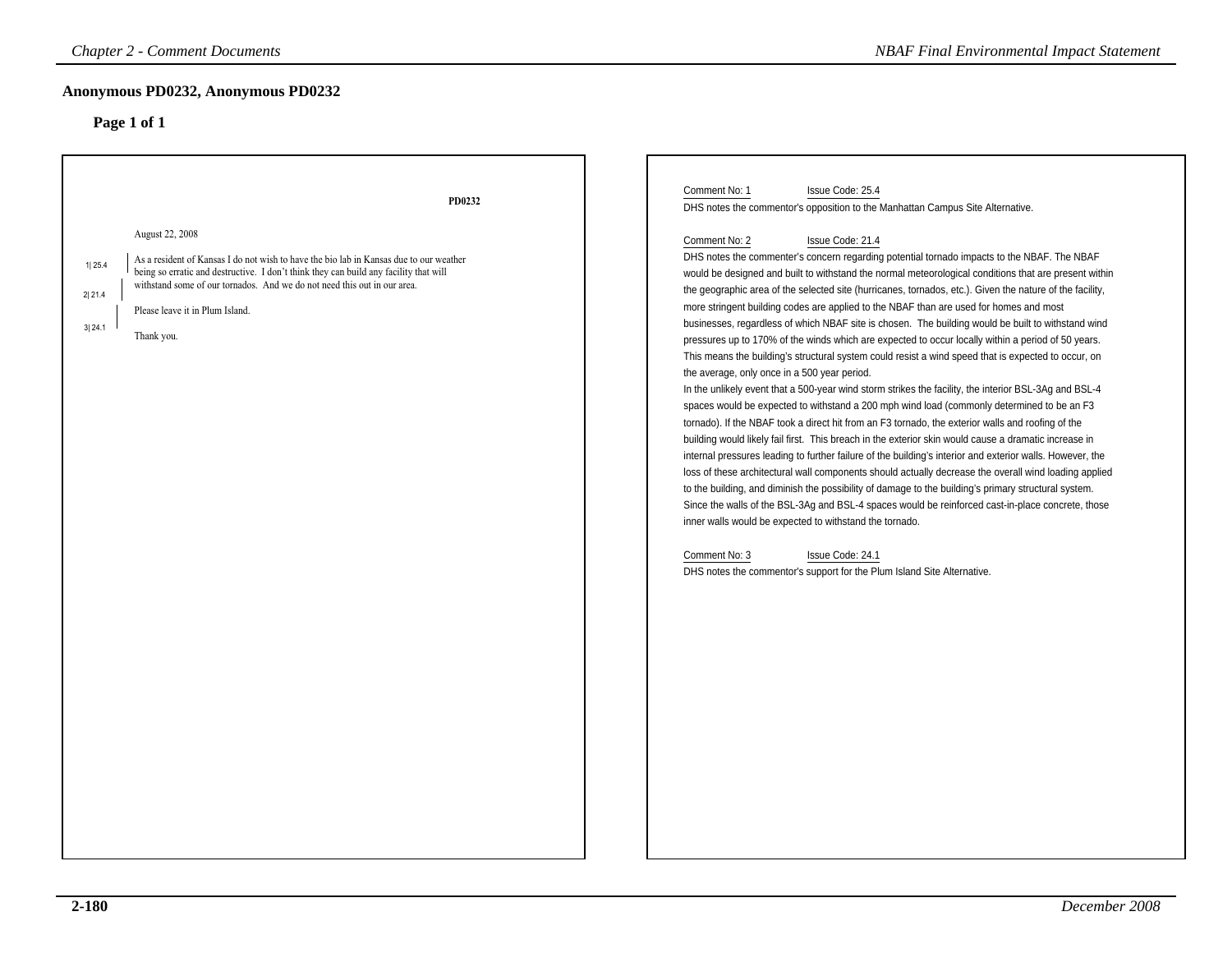## **Anonymous PD0234, Anonymous PD0234**

| <b>Chapter 2 - Comment Documents</b>                                                                                                                                                                                                                                                                                                                                                                                                                                                                                                                                                                                                                                                                                                                                                                                                                                                                                                                                                                                                                                                                                                                                                                                                                                                                                                                                                                                                                                                                                                                                                                                                                                                                                                                                                                                                                                                                                                                                                                                                                                                                                                                                                                                                                                              | <b>NBAF Final Environmental Impact Statement</b>                                                                                                                                                                                                                                                                                                                                                                                                                                                                                                                                                                                                                                                                                                                                                                                                                                                                                                                                                                                                                                                                                                                                                                                                                                                                                                                                                                                                                                                                                                                                                                                                                                                                                                                                                                                                                                                                                                                                                                                                                                                                                                                                                                                                                                                                                                                                                                                                                                                                                                                                                                                                                                                                                                                                                                                                                                                                                                                                                                                                                                                                                                                                                                                                                                                                                                                                                        |
|-----------------------------------------------------------------------------------------------------------------------------------------------------------------------------------------------------------------------------------------------------------------------------------------------------------------------------------------------------------------------------------------------------------------------------------------------------------------------------------------------------------------------------------------------------------------------------------------------------------------------------------------------------------------------------------------------------------------------------------------------------------------------------------------------------------------------------------------------------------------------------------------------------------------------------------------------------------------------------------------------------------------------------------------------------------------------------------------------------------------------------------------------------------------------------------------------------------------------------------------------------------------------------------------------------------------------------------------------------------------------------------------------------------------------------------------------------------------------------------------------------------------------------------------------------------------------------------------------------------------------------------------------------------------------------------------------------------------------------------------------------------------------------------------------------------------------------------------------------------------------------------------------------------------------------------------------------------------------------------------------------------------------------------------------------------------------------------------------------------------------------------------------------------------------------------------------------------------------------------------------------------------------------------|---------------------------------------------------------------------------------------------------------------------------------------------------------------------------------------------------------------------------------------------------------------------------------------------------------------------------------------------------------------------------------------------------------------------------------------------------------------------------------------------------------------------------------------------------------------------------------------------------------------------------------------------------------------------------------------------------------------------------------------------------------------------------------------------------------------------------------------------------------------------------------------------------------------------------------------------------------------------------------------------------------------------------------------------------------------------------------------------------------------------------------------------------------------------------------------------------------------------------------------------------------------------------------------------------------------------------------------------------------------------------------------------------------------------------------------------------------------------------------------------------------------------------------------------------------------------------------------------------------------------------------------------------------------------------------------------------------------------------------------------------------------------------------------------------------------------------------------------------------------------------------------------------------------------------------------------------------------------------------------------------------------------------------------------------------------------------------------------------------------------------------------------------------------------------------------------------------------------------------------------------------------------------------------------------------------------------------------------------------------------------------------------------------------------------------------------------------------------------------------------------------------------------------------------------------------------------------------------------------------------------------------------------------------------------------------------------------------------------------------------------------------------------------------------------------------------------------------------------------------------------------------------------------------------------------------------------------------------------------------------------------------------------------------------------------------------------------------------------------------------------------------------------------------------------------------------------------------------------------------------------------------------------------------------------------------------------------------------------------------------------------------------------------|
| Anonymous PD0234, Anonymous PD0234<br>Page 1 of 1                                                                                                                                                                                                                                                                                                                                                                                                                                                                                                                                                                                                                                                                                                                                                                                                                                                                                                                                                                                                                                                                                                                                                                                                                                                                                                                                                                                                                                                                                                                                                                                                                                                                                                                                                                                                                                                                                                                                                                                                                                                                                                                                                                                                                                 |                                                                                                                                                                                                                                                                                                                                                                                                                                                                                                                                                                                                                                                                                                                                                                                                                                                                                                                                                                                                                                                                                                                                                                                                                                                                                                                                                                                                                                                                                                                                                                                                                                                                                                                                                                                                                                                                                                                                                                                                                                                                                                                                                                                                                                                                                                                                                                                                                                                                                                                                                                                                                                                                                                                                                                                                                                                                                                                                                                                                                                                                                                                                                                                                                                                                                                                                                                                                         |
| PD0234<br>August 22, 2008<br>Kansas and I want to express my opposition against NBAF<br>I am a resident<br>Level-4 lab inin Manhattan, Kansas. In relation to the environmental impact study, I<br>1  25.4<br>have several concerns that I don't feel are adequately addressed. 1) How are they going<br>to protect from human error (which is what most commonly happens) of any type of<br>disease material escaping the facility? 2) How are they going to handle mechanical<br>2 21.4<br>3121.4<br>failure, an electrical outage, a fire or some type of explosion afteror other type of<br>4 21.4<br>accident at the lab? How are they going to protect this community against natural<br>disasters such as a tornado or earthquake which are prone to this area?<br>5 11.4<br>How are they going to protect us if there is an enemy or terrorist attack on the facility. Is<br>it going to be guarded? Is it going to be safe? How are they going to prevent spread into<br>6 21.4<br>7 23<br>the community from an infected lab worker? I mean can this be guaranteed 100 percent<br>8 21.4<br>safe? Or one of most concern, what about a malicious act by someone that works within<br>9 21.4<br>the lab just as what has beenhas happened with anthrax. I mean how are you going to<br>protect this community that the same thing does not happen here.<br>I do not believe that this lab should be placed on the mainland or in Manhattan, Kansas.<br>10 5.0<br>The risks are from human error, terrorism, accidents, natural disasters and bio security<br>and I do not believe that they have been adequately addressed to protect the people. I<br>think the main thing that people seem to be looking at is economics. Well, economics<br>11  15.4<br>mean nothing if there is a leak or some type of disaster. The costs are just unfathomable.<br>So again, I vote, I mean not that that this is a vote, but I am very much against the lab<br>1 cont.  25.4<br>being placed in Manhattan, Kansas. If there is any place, it should be placed on an<br>island, where it is now and even if it costs more money to put it there, spend the money<br>12 5.0<br>because having a leak here, in the heart of cattle country, would be more devastating.<br>Thank you. | Comment No: 1<br>Issue Code: 25.4<br>DHS notes the commentor's opposition to the Manhattan Campus Site Alternative.<br>Comment No: 2<br>Issue Code: 21.4<br>DHS notes the commentor's concern regarding the prevention of human error during NBAF<br>operations. As described in Section 2.2.2.1 of the NBAF EIS, all laboratory staff would receive<br>thorough pre-operational training, as well as ongoing training, in the handling of hazardous infectious<br>agents, understanding biocontainment functions of standard and special practices for each biosafety<br>level, and understanding biocontainment equipment and laboratory characteristics. Training and<br>inherent biocontainment safeguards reduce the likelihood of a release. Section 3.14 of the NBAF EIS,<br>investigates the chances of a variety of accidents that could occur with the proposed NBAF and<br>consequences of potential accidents, Accidents could occur in the form of procedural violations<br>(operational accidents), natural phenomena accidents, external events, and intentional acts. Although<br>some accidents are more likely to occur than others (e.g., safety protocol not being followed), the<br>chances of an accidental release are low. The specific objective of the hazard identification, accident<br>analysis, and risk assessment is to identify the likelihood and consequences from accidents or<br>intentional subversive acts. In addition to identifying the potential for or likelihood of the scenarios<br>leading to adverse consequences, this analysis provides support for the identification of specific<br>engineering and administrative controls to either prevent a pathogen release or mitigate the<br>consequences of such a release. The risk of an accidental release of a pathogen is extremely low.<br>Comment No: 3<br>Issue Code: 21.4<br>Section 3.14 investigates the chances of a variety of accidents that could occur with the proposed<br>NBAF and consequences of potential accidents, Accidents could occur in the form of procedural<br>violations (operational accidents), natural phenomena accidents, external events, and intentional<br>acts. Although some accidents are more likely to occur than others (e.g., safety protocol not being<br>followed), the chances of an accidental release are low. The specific objective of the hazard<br>identification, accident analysis, and risk assessment is to identify the likelihood and consequences<br>from accidents or intentional subversive acts. In addition to identifying the potential for or likelihood of<br>the scenarios leading to adverse consequences, this analysis provides support for the identification of<br>specific engineering and administrative controls to either prevent a pathogen release or mitigate the<br>consequences of such a release. The risk of an accidental release of a pathogen is extremely low.<br>Comment No: 4<br>Issue Code: 21.4<br>DHS notes the commenter's concern regarding potential tornado impacts to the NBAF. The NBAF<br>would be designed and built to withstand the normal meteorological conditions that are present within<br>the geographic area of the selected site (hurricanes, tornados, etc.). Given the nature of the facility,<br>more stringent building codes are applied to the NBAF than are used for homes and most |
|                                                                                                                                                                                                                                                                                                                                                                                                                                                                                                                                                                                                                                                                                                                                                                                                                                                                                                                                                                                                                                                                                                                                                                                                                                                                                                                                                                                                                                                                                                                                                                                                                                                                                                                                                                                                                                                                                                                                                                                                                                                                                                                                                                                                                                                                                   | businesses, regardless of which NBAF site is chosen. The building would be built to withstand wind<br>pressures up to 170% of the winds which are expected to occur locally within a period of 50 years.                                                                                                                                                                                                                                                                                                                                                                                                                                                                                                                                                                                                                                                                                                                                                                                                                                                                                                                                                                                                                                                                                                                                                                                                                                                                                                                                                                                                                                                                                                                                                                                                                                                                                                                                                                                                                                                                                                                                                                                                                                                                                                                                                                                                                                                                                                                                                                                                                                                                                                                                                                                                                                                                                                                                                                                                                                                                                                                                                                                                                                                                                                                                                                                                |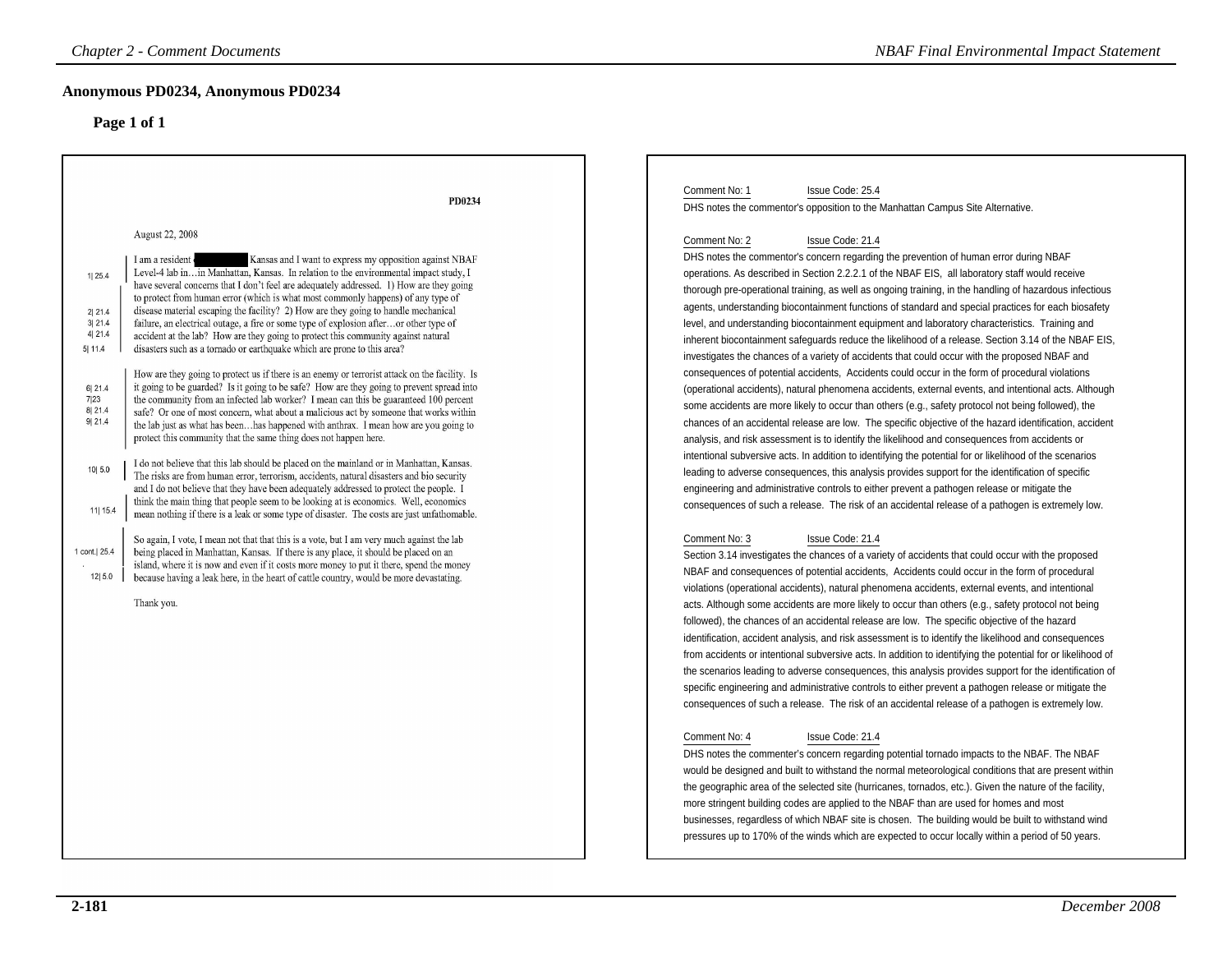This means the building's structural system could resist a wind speed that is expected to occur, onthe average, only once in a 500 year period.

In the unlikely event that a 500-year wind storm strikes the facility, the interior BSL-3Ag and BSL-4 spaces would be expected to withstand a 200 mph wind load (commonly determined to be an F3tornado). If the NBAF took a direct hit from an F3 tornado, the exterior walls and roofing of the building would likely fail first. This breach in the exterior skin would cause a dramatic increase in internal pressures leading to further failure of the building's interior and exterior walls. However, the loss of these architectural wall components should actually decrease the overall wind loading appliedto the building, and diminish the possibility of damage to the building's primary structural system. Since the walls of the BSL-3Ag and BSL-4 spaces would be reinforced cast-in-place concrete, thoseinner walls would be expected to withstand the tornado.

### Comment No: 5 Issue Code: 11.4

 DHS notes the commentor's concerns regarding earthquakes. Section 3.6.1 of the NBAF EIS describes the methodology used to assess each site's potential seismic consequences, and Section 3.6.4 specifically describes the Manhattan Campus Site. The NBAF would be built to meet or exceedall applicable building codes for seismic safety. Section 3.14.3.2 further addresses NBAF designcriteria and accident scenarios associated with natural phenomena events such as earthquakes.

### Comment No: 6 Issue Code: 21.4

 DHS notes the commentor's concern regarding a potential terrorist attack on the NBAF. Section 3.14 addresses accident scenarios, including external events such as a terrorist attack. A separate Threat and Risk Assessment (designated as For Official Use Only)(TRA) was developed outside of the EISprocess in accordance with the requirements stipulated in federal regulations. The purpose of the TRA was to identify potential vulnerabilities and weaknesses associated with the NBAF and are usedto recommend the most prudent measures to establish a reasonable level of risk for the security of operations of the NBAF and public safety. Because of the importance of the NBAF mission and the associated work with potential high-consequence biological pathogens, critical information related to the potential for adverse consequences as a result of intentional acts has been incorporated into theNEPA process.**Chapter 2 - Comments Documents + NBAF Final Environmental International International International International International International International International International International International Internat** 

### Comment No: 7 Issue Code: 23.0

 Security at NBAF would be provided by a series of fencing, security cameras, and protocols. In addition, a dedicated security force would be present on-site. Additional security could be providedvia cooperation with local law enforcement agencies. A separate Threat and Risk Assessment (designated as For Official Use Only)(TRA) was developed outside of the EIS process in accordancewith the requirements stipulated in federal regulations. The purpose of the TRA was to identifypotential vulnerabilities and weaknesses associated with the NBAF and are used to recommend the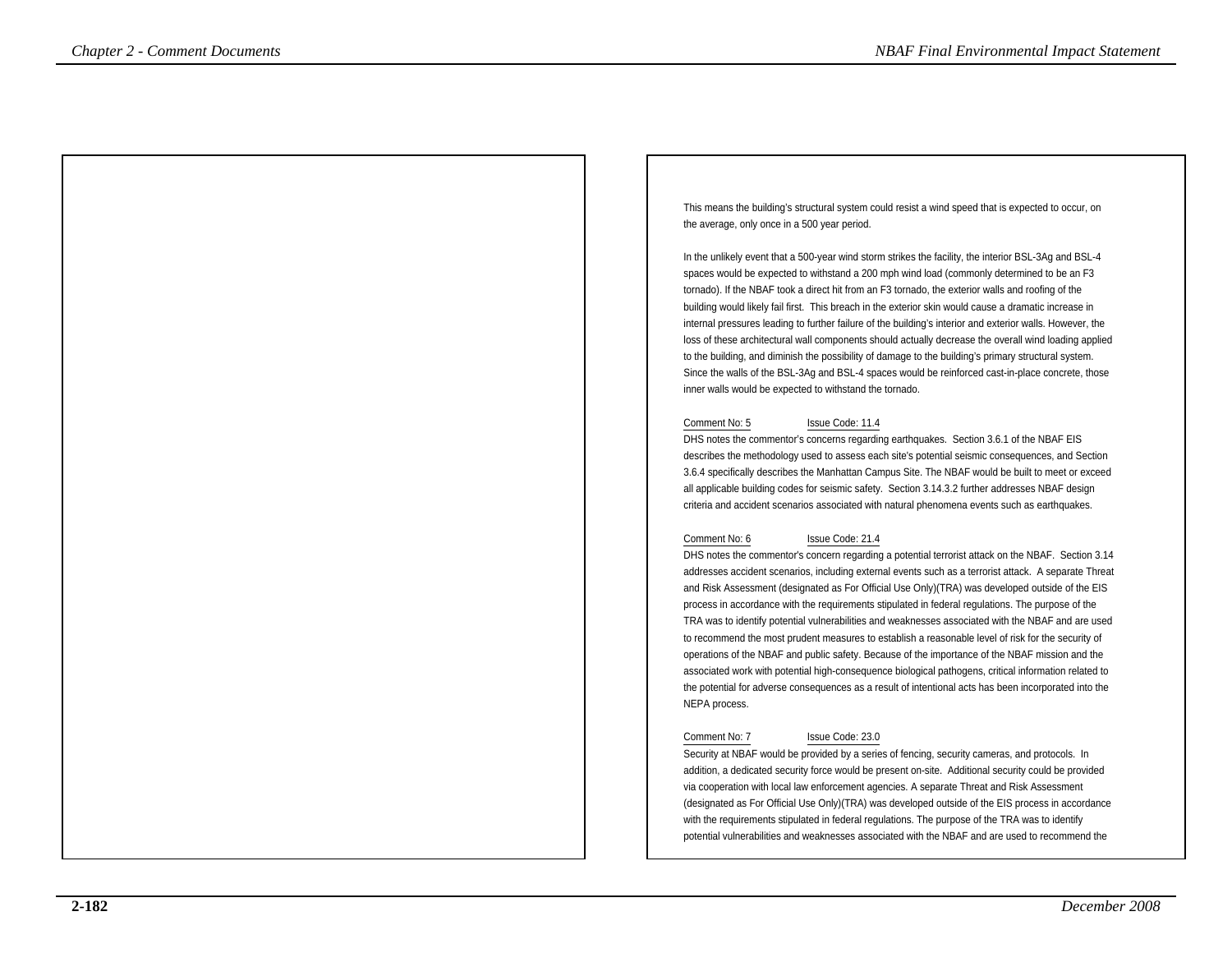most prudent measures to establish a reasonable level of risk for the security of operations of theNBAF and public safety.

### Comment No: 8 Issue Code: 21.4

 DHS notes the commentor's concern regarding infected worker leaving the NBAF. The types of exposure pathways for the various pathogens to be studied at the NBAF and potential consequenceswere evaluated in Section 3.14 of the NBAF EIS. Accidents could occur in the form of proceduralviolations (operational accidents), natural phenomena accidents,, external events, and intentional acts. Although some accidents are more likely to occur than others (e.g., safety protocol not being followed), the chances of an accidental release are low. Appendix B of the NBAF EIS describes biocontainment lapses and laboratory-acquired infections. Laboratory-acquired infections have notbeen shown to be a threat to the community at large. The specific objective of the hazard identification, accident analysis, and risk assessment is to identify the likelihood and consequences from accidents or intentional subversive acts. In addition to identifying the potential for or likelihood of the scenarios leading to adverse consequences, this analysis provides support for the identification ofspecific engineering and administrative controls to either prevent a pathogen release or mitigate the consequences of such a release. As described in Section 2.2.2.1, all laboratory staff would receive thorough pre-operational training, as well as ongoing training in the handling of hazardous infectious agents, understanding biocontainment functions of standard and special practices for each biosafetylevel, and understanding biocontainment equipment and laboratory characteristics. The risk of anaccidental release of a pathogen is extremely low. **Chapter 2 - Comment Documental Impact Statemental Impact Statemental Impact Statemental Impact Statemental Impact Statemental International International International International International International Internatio** 

### Comment No: 9 Issue Code: 21.4

 DHS notes the commentor's concern regarding a malicious and criminal act perpetrated by a NBAFemployee. Section 3.14 of the NBAF EIS addresses accident scenarios, including internal and external events, such as, an "insider" criminal act and terrorist attack. A separate Threat and Risk Assessment (designated as For Official Use Only)(TRA) was developed outside of the EIS process inaccordance with the requirements stipulated in federal regulations. The purpose of the TRA was toidentify potential vulnerabilities and weaknesses associated with the NBAF and are used to recommend the most prudent measures to establish a reasonable level of risk for the security ofoperations of the NBAF and public safety.

### Comment No: 10 Issue Code: 5.0

 DHS notes the commentor's opposition to the five mainland site alternatives. DHS believes that experience shows that facilities utilizing modern biocontainment technologies and safety protocols, such as would be employed in the design, construction, and operation of the NBAF, would enable theNBAF to be safely operated in populated areas such as Manhattan. An example is the Centers forDisease Control and Prevention located in downtown Atlanta, Georgia.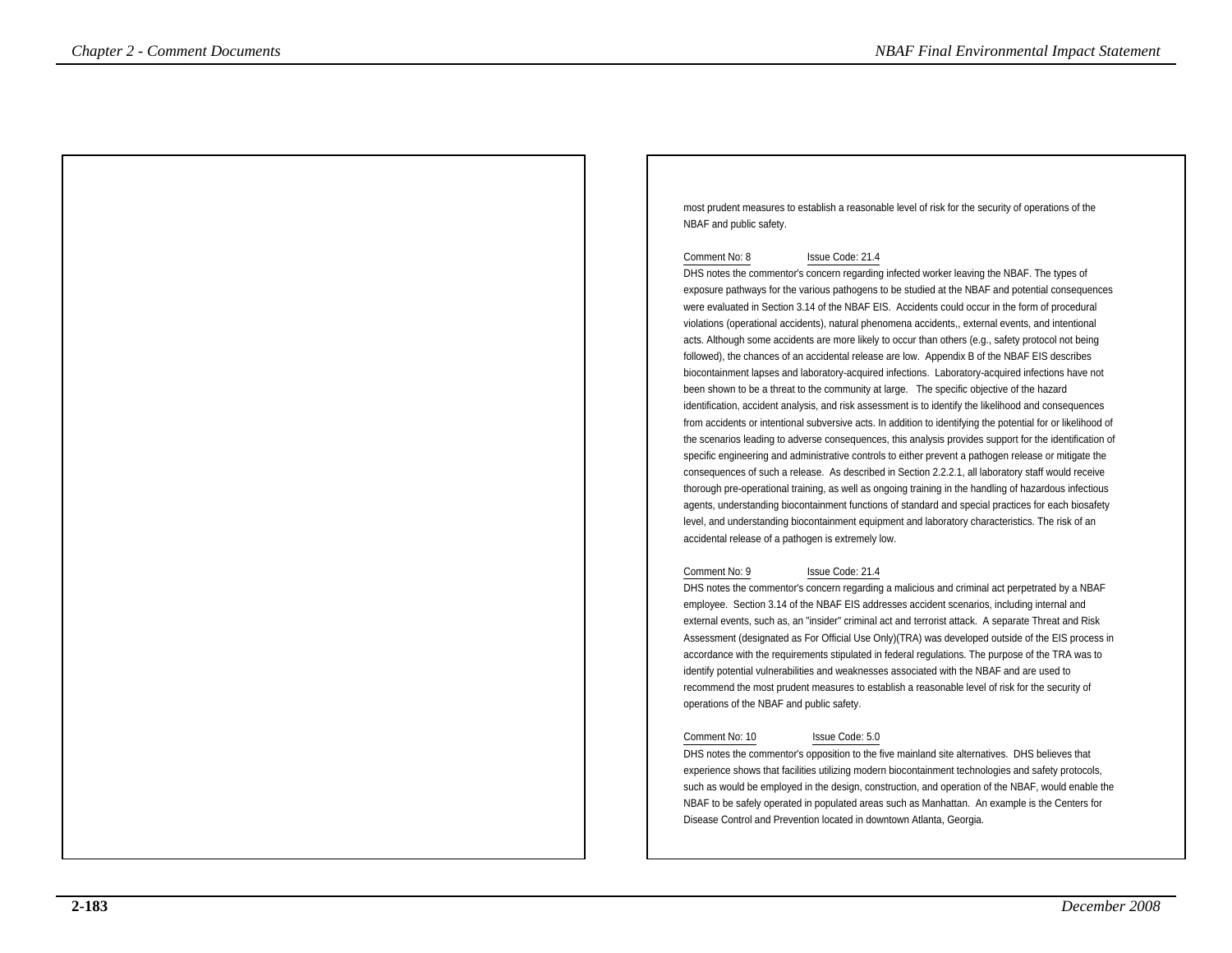### Comment No: 11 Issue Code: 15.4

 DHS notes the commentor's concern. The risks and associated potential effects to human health andsafety were evaluated in Section 3.14 of the NBAF EIS. The risks were determined to be low for allsite alternatives including the Manhattan Campus Site. The potential economic effects of anaccidental release are discussed in Section 3.10.9 and Appendix D of the NBAF EIS.

### Comment No: 12 Issue Code: 5.0

 DHS notes the commentor's opposition to the Manhattan Campus Site Alternative in favor of the PlumIsland Site Alternative based on risks to livestock. The NBAF would be designed and constructed using modern biocontainment technologies, and operated by trained staff and security personnel toensure the maximum level of worker and public safety and least risk to the environment inaccordance with all applicable federal, state, and local laws and regulations.*NBAF Final Environmental Impact Statement*<br>
Comment No. 11<br>
DHS note the commenta's coronal The Chapter of the Secondary of the Secondary and Secondary and Secondary and Secondary and Secondary and Secondary and Secondar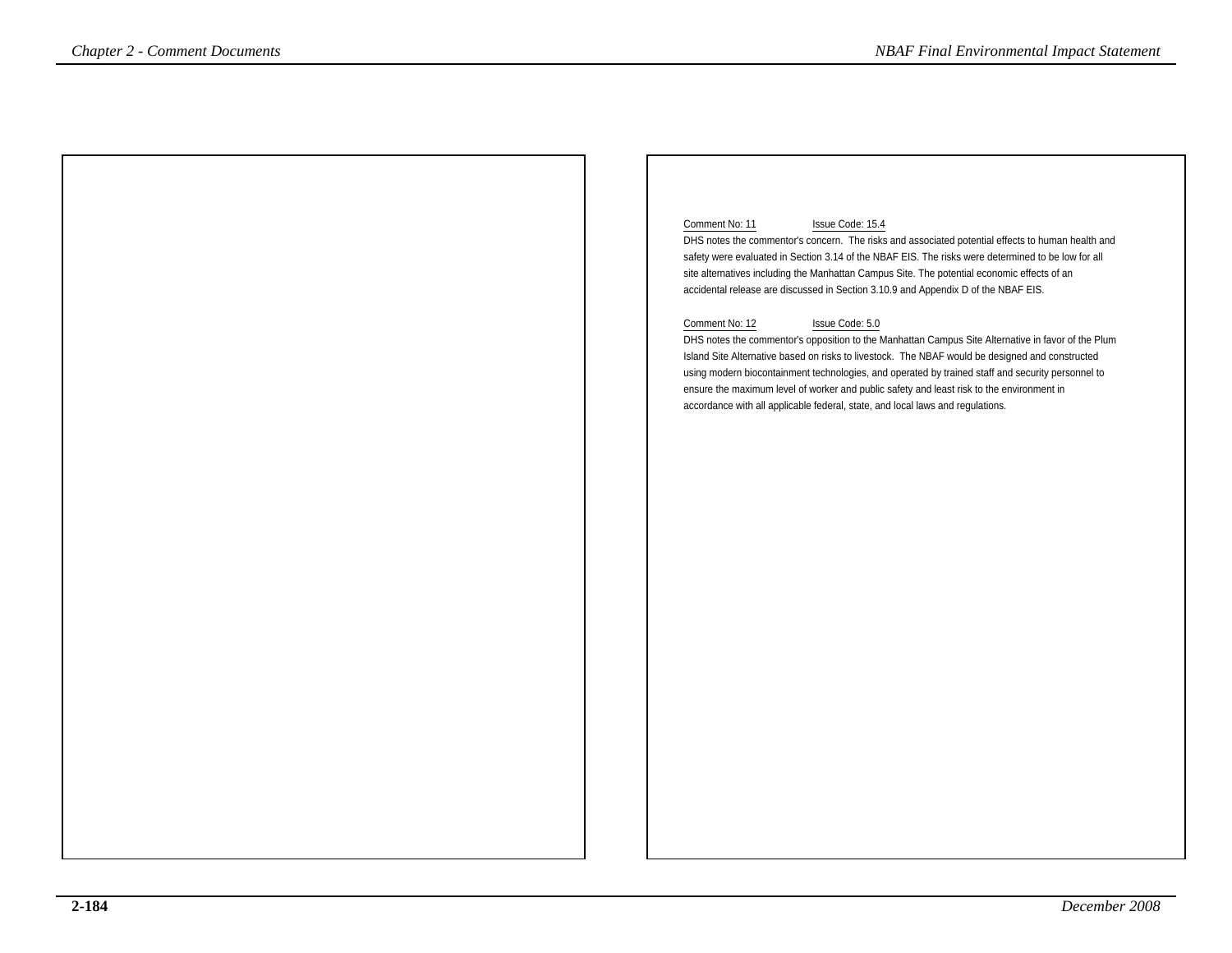| <b>Chapter 2 - Comment Documents</b><br><b>NBAF Final Environmental Impact Statement</b> |                                                                                                                                                                                                                                                                                                                                                                                                                                                                                                                                                                                                                                                                           |                                                                                                                                                                                                                                                                                                                                                                                                                                                                                                                                                                                                                                                                    |  |
|------------------------------------------------------------------------------------------|---------------------------------------------------------------------------------------------------------------------------------------------------------------------------------------------------------------------------------------------------------------------------------------------------------------------------------------------------------------------------------------------------------------------------------------------------------------------------------------------------------------------------------------------------------------------------------------------------------------------------------------------------------------------------|--------------------------------------------------------------------------------------------------------------------------------------------------------------------------------------------------------------------------------------------------------------------------------------------------------------------------------------------------------------------------------------------------------------------------------------------------------------------------------------------------------------------------------------------------------------------------------------------------------------------------------------------------------------------|--|
|                                                                                          | Anonymous PD0235, Anonymous PD0235<br>Page 1 of 1                                                                                                                                                                                                                                                                                                                                                                                                                                                                                                                                                                                                                         |                                                                                                                                                                                                                                                                                                                                                                                                                                                                                                                                                                                                                                                                    |  |
| 1 25.4                                                                                   | PD0235<br>August 22, 2008<br>Yes. I am opposed to NBAF locating in Manhattan, Kansas.<br>Tom Thornton, the head of the Kansas Bioscience Authority which is leading the Kansas<br>NBAF efforts states that the State farming and ranching background is more suitable for<br>research into these diseases. Absolutely opposite!                                                                                                                                                                                                                                                                                                                                           | Comment No: 1<br>Issue Code: 25.4<br>DHS notes the commentor's opposition to the Manhattan Campus Site Alternative.<br>Comment No: 2<br>Issue Code: 15.4<br>DHS notes the commentor's concern about an accident risk. The potential economic effects of an<br>accidental release are discussed in Section 3.10.9 and Appendix D of the NBAF EIS. The NBAF<br>would be designed and constructed using modern biocontainment technologies, and operated by<br>trained staff and security personnel to ensure the maximum level of worker and public safety and<br>least risk to the environment in accordance with all applicable federal, state, and local laws and |  |
| 2 15.4                                                                                   | We, the farming and ranching community, have more to risk. Our livelihood, our years<br>of hard work to only loose everything - our livestock, our empty pastures, our generations<br>of hard work, and nothing to pass on to our future generations over one possible mishap.<br>It would take one mistake and only one mistake and that certainly can happen and it does<br>happen. Certainly, Tom Thornton and all the other promoters, especially the politicians<br>have nothing to personally lose. They only have awant a name for themselves now.<br>But let one mistake happen and they will all disappear from the area. It's pure greed,<br>nothing but greed. | regulations.<br>Comment No: 3<br>Issue Code: 24.1<br>DHS notes the commentor's opposition to the Manhattan Campus Site Alternative in favor of the Plum<br>Island Site Alternative based on risks to the livelihood of farmers and ranchers.<br>Issue Code: 5.0<br>Comment No: 4                                                                                                                                                                                                                                                                                                                                                                                   |  |
| 1 cont. 25.4                                                                             | Absolutely no to NBAF in Kansas! We do not want it here.<br>My husband is a livestock producer. We have pasture lands. We have sons that farm -<br>they have children. We want to pass this on. We are the third generation and we want to<br>pass on to the fourth and fifth generation. But we will not be able to do it if NBAF<br>comes to Kansas.                                                                                                                                                                                                                                                                                                                    | DHS notes the commentor's opposition to the five mainland site alternatives in favor of the Plum<br>Island Site Alternative.                                                                                                                                                                                                                                                                                                                                                                                                                                                                                                                                       |  |
| 3 24.1<br>4 5.0                                                                          | Please keep it at Plum Island. We do not need it on the mainland.<br>Thank you.                                                                                                                                                                                                                                                                                                                                                                                                                                                                                                                                                                                           |                                                                                                                                                                                                                                                                                                                                                                                                                                                                                                                                                                                                                                                                    |  |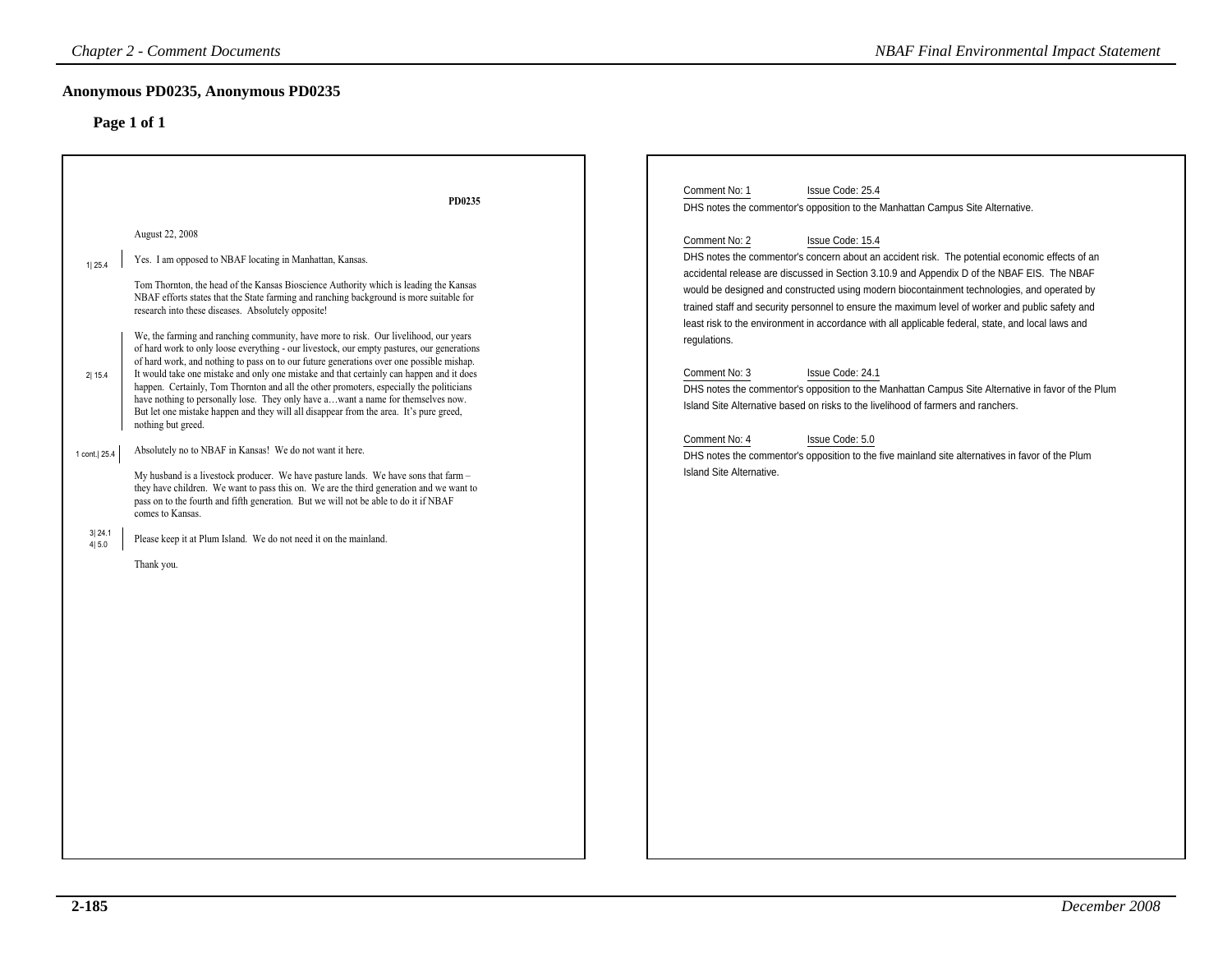|                                               | <b>Chapter 2 - Comment Documents</b>                                                                                                                                                                                                                                                                                                                                                                                                                                                                                                                                                                                                                                                                                                                                                                                                                                                                                                                                                                                                                                                                                                                             | <b>NBAF Final Environmental Impact Statement</b>                                                                                                                                                                                                                                                                                                                                                                                                                                                                                                                                                                                                                                                                                                                                                                                                                                                                                                                                                                                                                                                                                                                                                                                                                                                                                                                                                                                                                                                                                                                                                                                                                                                                                                                                                                                                                                                                                                                                                                                                                                                                                                                                                                                                                                                                                                                                                                                                                                                                                                                                                                                                                                                                                                                                                                                                                                                                                                                                                       |  |
|-----------------------------------------------|------------------------------------------------------------------------------------------------------------------------------------------------------------------------------------------------------------------------------------------------------------------------------------------------------------------------------------------------------------------------------------------------------------------------------------------------------------------------------------------------------------------------------------------------------------------------------------------------------------------------------------------------------------------------------------------------------------------------------------------------------------------------------------------------------------------------------------------------------------------------------------------------------------------------------------------------------------------------------------------------------------------------------------------------------------------------------------------------------------------------------------------------------------------|--------------------------------------------------------------------------------------------------------------------------------------------------------------------------------------------------------------------------------------------------------------------------------------------------------------------------------------------------------------------------------------------------------------------------------------------------------------------------------------------------------------------------------------------------------------------------------------------------------------------------------------------------------------------------------------------------------------------------------------------------------------------------------------------------------------------------------------------------------------------------------------------------------------------------------------------------------------------------------------------------------------------------------------------------------------------------------------------------------------------------------------------------------------------------------------------------------------------------------------------------------------------------------------------------------------------------------------------------------------------------------------------------------------------------------------------------------------------------------------------------------------------------------------------------------------------------------------------------------------------------------------------------------------------------------------------------------------------------------------------------------------------------------------------------------------------------------------------------------------------------------------------------------------------------------------------------------------------------------------------------------------------------------------------------------------------------------------------------------------------------------------------------------------------------------------------------------------------------------------------------------------------------------------------------------------------------------------------------------------------------------------------------------------------------------------------------------------------------------------------------------------------------------------------------------------------------------------------------------------------------------------------------------------------------------------------------------------------------------------------------------------------------------------------------------------------------------------------------------------------------------------------------------------------------------------------------------------------------------------------------------|--|
|                                               | Anonymous PD0236, Anonymous PD0236<br>Page 1 of 1                                                                                                                                                                                                                                                                                                                                                                                                                                                                                                                                                                                                                                                                                                                                                                                                                                                                                                                                                                                                                                                                                                                |                                                                                                                                                                                                                                                                                                                                                                                                                                                                                                                                                                                                                                                                                                                                                                                                                                                                                                                                                                                                                                                                                                                                                                                                                                                                                                                                                                                                                                                                                                                                                                                                                                                                                                                                                                                                                                                                                                                                                                                                                                                                                                                                                                                                                                                                                                                                                                                                                                                                                                                                                                                                                                                                                                                                                                                                                                                                                                                                                                                                        |  |
| 1 25.4<br>2 5.0<br>3 21.4<br>4 15.4<br>5 24.1 | PD0236<br>August 22, 2008<br>I'm calling to register my opposition to NBAF in Kansas. I'm a sixth generation<br>cattleman and farmer in the state of Kansas.<br>All of the proponents say it should be here because of the pharmaceutical labs are here.<br>What a bunch of baloney! The labs are here because this is where the cattle are. Why<br>who would be so dumb as to bring FMD into the midst of the cow herd and to have one<br>crazy kook accidentally release it and then destroy the hard work and livelihood of many<br>generations of cattlemen?<br>The proponents have nothing to loose. And if some accident happens they could move<br>on and leave the rest of us to suffer the consequences. The government workers and<br>university people hogged the afternoon session in Manhattan, Kansas. They even had<br>VIP parking! Theythe proponents claimed to speak for the whole city and for the<br>whole state implying that everyone was for it. Nothing could be further from the truth.<br>What a circus and orchestrated demonstration it was.<br>Keep this thing on Plum Island where it belongs.<br>No NBAF in Kansas.<br>Thank you. | Comment No: 1<br>Issue Code: 25.4<br>DHS notes the commentor's opposition to the Manhattan Campus Site Alternative.<br>Comment No: 2<br>Issue Code: 5.0<br>DHS notes the commentor's opposition to the Manhattan Campus Site Alternative in favor of the Plum<br>Island Site Alternative based on risks to livestock. The NBAF would be designed and constructed<br>using modern biocontainment technologies, and operated by trained staff and security personnel to<br>ensure the maximum level of worker and public safety and least risk to the environment in<br>accordance with all applicable federal, state, and local laws and regulations.<br>Comment No: 3<br>Issue Code: 21.4<br>DHS notes the commentor's concern regarding an FMD virus release perpetrated by a psychotic or<br>disgruntled NBAF employee Section 3.14 addresses accident scenarios, including internal and<br>external events, such as, an "insider" criminal act and terrorist attack. A separate Threat and Risk<br>Assessment (designated as For Official Use Only) (TRA) was developed outside of the EIS process in<br>accordance with the requirements stipulated in federal regulations. The purpose of the TRA was to<br>identify potential vulnerabilities and weaknesses associated with the NBAF and are used to<br>recommend the most prudent measures to establish a reasonable level of risk for the security of<br>operations of the NBAF and public safety. Additionally, Section 3.14 investigates the chances of a<br>variety of accidents that could occur with the proposed NBAF and consequences of potential<br>accidents, Accidents could occur in the form of procedural violations (operational accidents), natural<br>phenomena accidents,, external events, and intentional acts. Although some accidents are more<br>likely to occur than others (e.g., safety protocol not being followed), the chances of an accidental<br>release are low. The specific objective of the hazard identification, accident analysis, and risk<br>assessment is to identify the likelihood and consequences from accidents or intentional subversive<br>acts. In addition to identifying the potential for or likelihood of the scenarios leading to adverse<br>consequences, this analysis provides support for the identification of specific engineering and<br>administrative controls to either prevent a pathogen release or mitigate the consequences of such a<br>release. The risk of an accidental release of a pathogen is extremely low.<br>Comment No: 4<br>Issue Code: 15.4<br>DHS notes the commentor's opposition to the Manhattan Campus Site Alternative. A discussion of<br>health and safety is included in Section 3.14 of the NBAF DEIS and, Section 3.10.4 discusses the<br>economic effects of the Manhattan Campus Site Alternative to the surrounding community.<br>Comment No: 5<br>Issue Code: 24.1<br>DHS notes the commentor's support for the Plum Island Site Alternative. |  |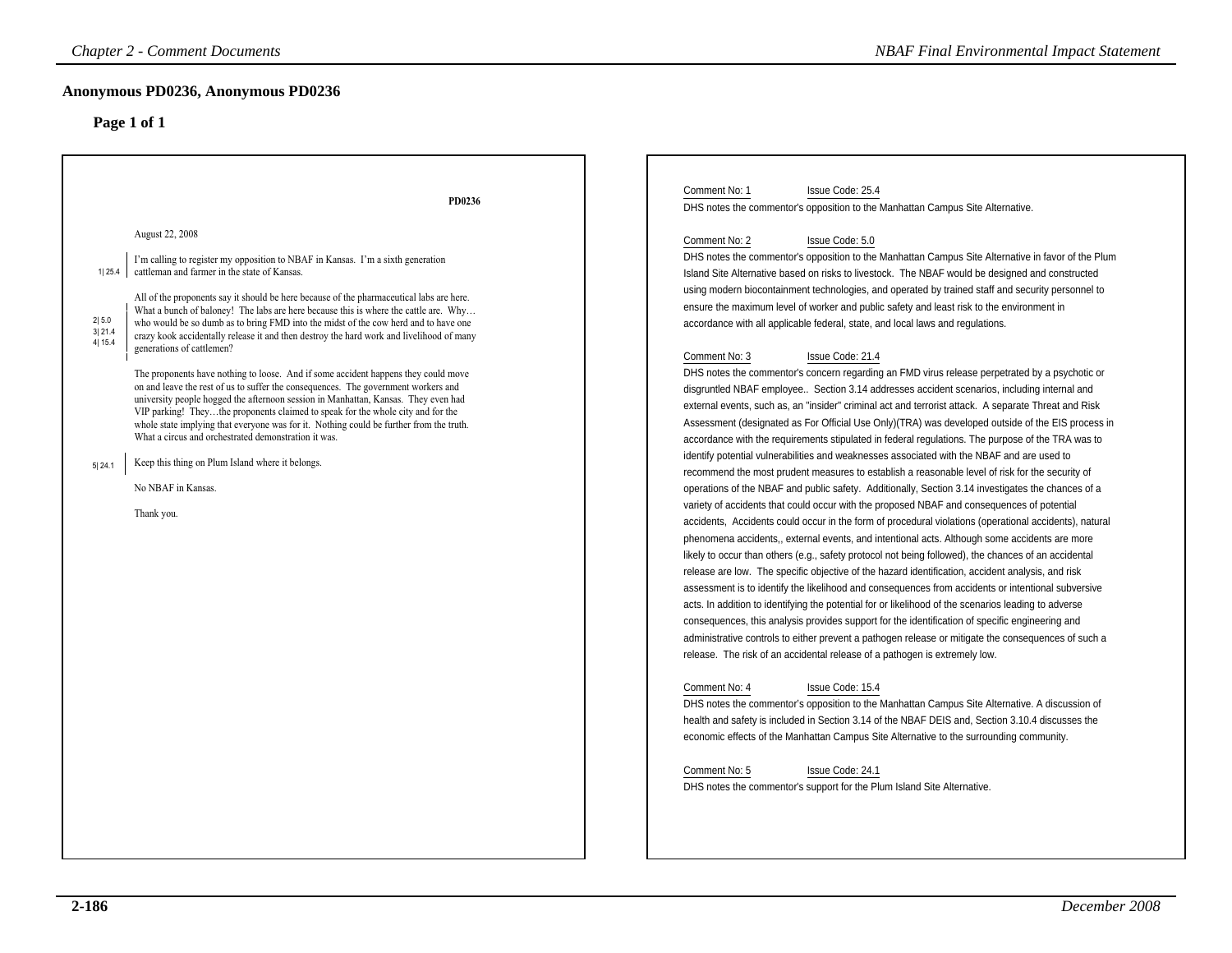### **Anonymous PD0237, Anonymous PD0237**

| <b>Chapter 2 - Comment Documents</b>                                                                                                                                                                                                                                                                                                                |                                                                                                                                                                                                                                                                                                                                                                                                                                                                                                                                                                                                                                                                                                                                                                                                                                                                                                                                                                                                             | <b>NBAF Final Environmental Impact Statement</b>                                                                                                                                                                                                                                                                                                                                                                                                                                                                                                                                                                                                                                                                                                                                                                                                                                                                                                                                                                                                                                                                                                                                                                                                                                                                                                                                                                                                                                                                                                                                                                                                                                                                                                                                                                                                                                                                                                                                                                                                                                                                                                                                                                                                                                                                                                                                                                                                                                                                                                                                                                                                                                                                                                                      |
|-----------------------------------------------------------------------------------------------------------------------------------------------------------------------------------------------------------------------------------------------------------------------------------------------------------------------------------------------------|-------------------------------------------------------------------------------------------------------------------------------------------------------------------------------------------------------------------------------------------------------------------------------------------------------------------------------------------------------------------------------------------------------------------------------------------------------------------------------------------------------------------------------------------------------------------------------------------------------------------------------------------------------------------------------------------------------------------------------------------------------------------------------------------------------------------------------------------------------------------------------------------------------------------------------------------------------------------------------------------------------------|-----------------------------------------------------------------------------------------------------------------------------------------------------------------------------------------------------------------------------------------------------------------------------------------------------------------------------------------------------------------------------------------------------------------------------------------------------------------------------------------------------------------------------------------------------------------------------------------------------------------------------------------------------------------------------------------------------------------------------------------------------------------------------------------------------------------------------------------------------------------------------------------------------------------------------------------------------------------------------------------------------------------------------------------------------------------------------------------------------------------------------------------------------------------------------------------------------------------------------------------------------------------------------------------------------------------------------------------------------------------------------------------------------------------------------------------------------------------------------------------------------------------------------------------------------------------------------------------------------------------------------------------------------------------------------------------------------------------------------------------------------------------------------------------------------------------------------------------------------------------------------------------------------------------------------------------------------------------------------------------------------------------------------------------------------------------------------------------------------------------------------------------------------------------------------------------------------------------------------------------------------------------------------------------------------------------------------------------------------------------------------------------------------------------------------------------------------------------------------------------------------------------------------------------------------------------------------------------------------------------------------------------------------------------------------------------------------------------------------------------------------------------------|
| Anonymous PD0237, Anonymous PD0237<br>Page 1 of 1                                                                                                                                                                                                                                                                                                   |                                                                                                                                                                                                                                                                                                                                                                                                                                                                                                                                                                                                                                                                                                                                                                                                                                                                                                                                                                                                             |                                                                                                                                                                                                                                                                                                                                                                                                                                                                                                                                                                                                                                                                                                                                                                                                                                                                                                                                                                                                                                                                                                                                                                                                                                                                                                                                                                                                                                                                                                                                                                                                                                                                                                                                                                                                                                                                                                                                                                                                                                                                                                                                                                                                                                                                                                                                                                                                                                                                                                                                                                                                                                                                                                                                                                       |
| August 22, 2008<br>1  25.4<br>2 24.1<br>3 5.0<br>4 5.0<br>with, that we don't really know what all is going to be worked on.<br>We've lived here all of our life in<br>1 cont. 25.4<br>2 cont.  24.1<br>3 cont.   5.0<br>Just upgrade the facility there.<br>5 21.4<br>2 cont. 24.1<br>3 cont.   5.0<br>not in the middle of America.<br>Thank you. | PD0237<br>Yes, I would like to voice my opposition in having this facility built in Kansas. I think<br>the facility should be should stay on Plum Island-upgraded there. I don't think this<br>facility needs to be in the heartland of America where it canwhere diseases are worked<br>Kansas and really would not like to see this<br>facility built here. I know there is a lot of the government facilities are pressing forward<br>with this. But I think the majority of the public isdoes not want this facility built here.<br>And (inaudible) we'd like to voice our opinion opposing this. Again, I think it belongs<br>on Plum Island. And we hope you keep it in consideration in leaving it where it's at.<br>It's quite alarming, disturbing, scary not knowing. Nothing is perfect and knowing that<br>human error, as ever so slight, could cause a catastrophe. So please, please consider this<br>along with your othersand keep the facility on Plum Island where it really should be - | Comment No: 1<br>Issue Code: 25.4<br>DHS notes the commentor's opposition to the Manhattan Campus Site Alternative.<br>Comment No: 2<br>Issue Code: 24.1<br>DHS notes the commentor's opposition to the Manhattan Campus Site Alternative in favor of the Plum<br><b>Island Site Alternative.</b><br>Comment No: 3<br>Issue Code: 5.0<br>DHS notes the commentor's opposition to the Manhattan Campus Site Alternative and support for<br>upgrading PIADC. However, the proposed NBAF requires BSL-4 capability to meet mission<br>requirements (DHS and USDA). PIADC does not have BSL-4 laboratory or animal space, and the<br>existing PIADC facilities are inadequate to support a BSL-4 laboratory. Upgrading the existing<br>facilities to allow PIADC to meet the current mission would be more costly than building the NBAF on<br>Plum Island, as discussed in Section 2.4.1 of the NBAF EIS.<br>Comment No: 4<br>Issue Code: 5.0<br>DHS notes the commentor's opposition to siting NBAF in the U.S. heartland.<br>Comment No: 5<br>Issue Code: 21.4<br>DHS notes the commentor's concern regarding the potential consequences from a NBAF accident as<br>the result of human error. As described in Section 2.2.2.1 of the NBAF EIS, all laboratory staff would<br>receive thorough pre-operational training, as well as ongoing training, in the handling of hazardous<br>infectious agents, understanding biocontainment functions of standard and special practices for each<br>biosafety level, and understanding biocontainment equipment and laboratory characteristics. Training<br>and inherent biocontainment safeguards reduce the likelihood of a release. Section 3.14 of the NBAF<br>EIS investigates the chances of a variety of accidents that could occur with the proposed NBAF and<br>consequences of potential accidents, Accidents could occur in the form of procedural violations<br>(operational accidents), natural phenomena accidents, external events, and intentional acts. Although<br>some accidents are more likely to occur than others (e.g., safety protocol not being followed), the<br>chances of an accidental release are low. The specific objective of the hazard identification, accident<br>analysis, and risk assessment is to identify the likelihood and consequences from accidents or<br>intentional subversive acts. In addition to identifying the potential for or likelihood of the scenarios<br>leading to adverse consequences, this analysis provides support for the identification of specific<br>engineering and administrative controls to either prevent a pathogen release or mitigate the<br>consequences of such a release. The risk of an accidental release of a pathogen is extremely low. |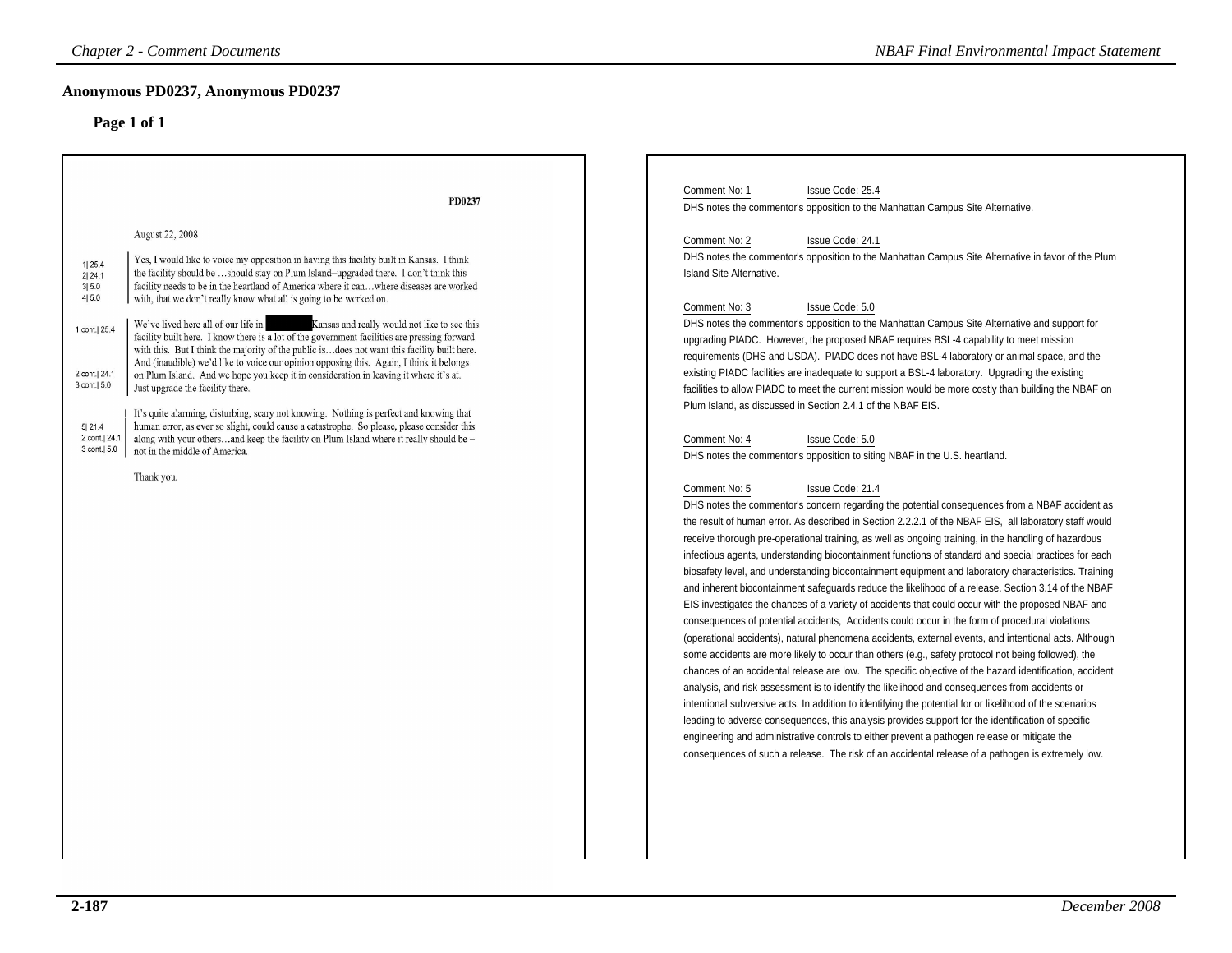| <b>Chapter 2 - Comment Documents</b>                                                                                                                                                                                                                                                                                                                                                | <b>NBAF Final Environmental Impact Statement</b>                                                                                                                                                                                                                                                                                                                                                                                                                                                                                                                                                                                                            |  |
|-------------------------------------------------------------------------------------------------------------------------------------------------------------------------------------------------------------------------------------------------------------------------------------------------------------------------------------------------------------------------------------|-------------------------------------------------------------------------------------------------------------------------------------------------------------------------------------------------------------------------------------------------------------------------------------------------------------------------------------------------------------------------------------------------------------------------------------------------------------------------------------------------------------------------------------------------------------------------------------------------------------------------------------------------------------|--|
| Anonymous PD0239, Anonymous PD0239<br>Page 1 of 1                                                                                                                                                                                                                                                                                                                                   |                                                                                                                                                                                                                                                                                                                                                                                                                                                                                                                                                                                                                                                             |  |
|                                                                                                                                                                                                                                                                                                                                                                                     |                                                                                                                                                                                                                                                                                                                                                                                                                                                                                                                                                                                                                                                             |  |
| PD0239                                                                                                                                                                                                                                                                                                                                                                              | Comment No: 1<br>Issue Code: 25.4<br>DHS notes the commentor's opposition to the Manhattan Campus Site Alternative.                                                                                                                                                                                                                                                                                                                                                                                                                                                                                                                                         |  |
| August 22, 2008<br>I am objecting, please, to the placement of the NBAF facility in Manhattan, Kansas in the<br>1 25.4<br>heartland. And it's just too risky in my opinion.<br>And $\Gamma$ m asking that it not come to Manhattan, Kansas. I also think it should not be on the mainland but rather should be on an island in case of human or other error.<br>2 5.0<br>Thank you. | Comment No: 2<br>Issue Code: 5.0<br>DHS notes the commentor's opposition to the five mainland site alternatives, in particular, the<br>Manhattan Campus Site Alternative in favor of the Plum Island Site Alternative based on safety<br>concerns. DHS believes that experience shows that facilities utilizing modern biocontainment<br>technologies and safety protocols, such as would be employed in the design, construction, and<br>operation of the NBAF, would enable the NBAF to be safely operated in populated areas such as<br>Manhattan. An example is the Centers for Disease Control and Prevention located in downtown<br>Atlanta, Georgia. |  |
|                                                                                                                                                                                                                                                                                                                                                                                     |                                                                                                                                                                                                                                                                                                                                                                                                                                                                                                                                                                                                                                                             |  |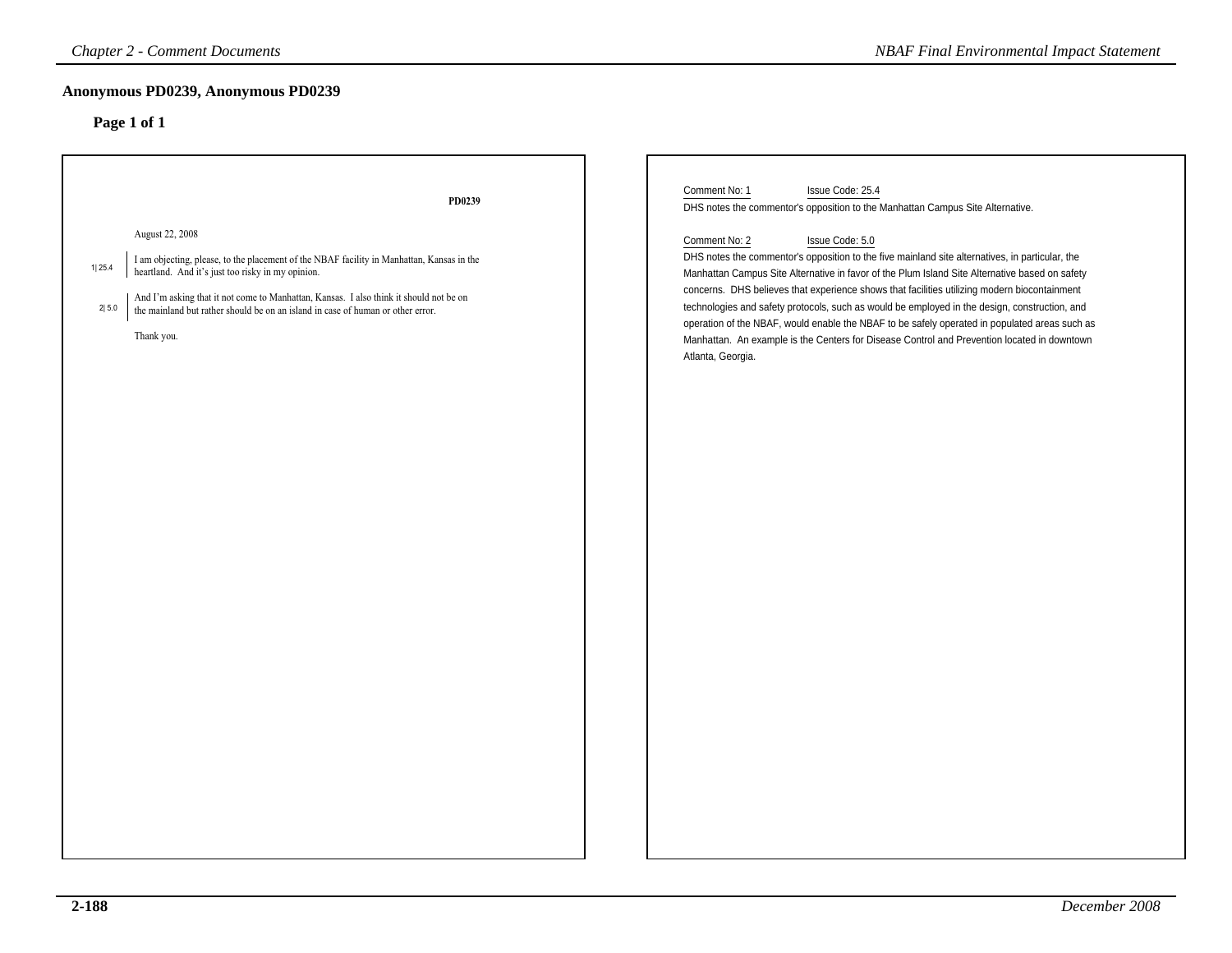# **Anonymous PD0240, Anonymous PD0240**

| <b>Chapter 2 - Comment Documents</b>                                                                                                                                                                                                                                                                                                                                                                                                                                                                                                                                                    | <b>NBAF Final Environmental Impact Statement</b>                                                                                                                                                                                                                                                                                                                                                                                                                                                                                                                                                                                                                                                                                                                                                                                                                                                                                                                                                                    |
|-----------------------------------------------------------------------------------------------------------------------------------------------------------------------------------------------------------------------------------------------------------------------------------------------------------------------------------------------------------------------------------------------------------------------------------------------------------------------------------------------------------------------------------------------------------------------------------------|---------------------------------------------------------------------------------------------------------------------------------------------------------------------------------------------------------------------------------------------------------------------------------------------------------------------------------------------------------------------------------------------------------------------------------------------------------------------------------------------------------------------------------------------------------------------------------------------------------------------------------------------------------------------------------------------------------------------------------------------------------------------------------------------------------------------------------------------------------------------------------------------------------------------------------------------------------------------------------------------------------------------|
| Anonymous PD0240, Anonymous PD0240<br>Page 1 of 1                                                                                                                                                                                                                                                                                                                                                                                                                                                                                                                                       |                                                                                                                                                                                                                                                                                                                                                                                                                                                                                                                                                                                                                                                                                                                                                                                                                                                                                                                                                                                                                     |
| PD0240<br>August 22, 2008<br>Yes, I am a resident of Manhattan, Kansas and a student at Kansas State University. And<br>1 24.1<br>I think that the NBAF would be better placed on the Plum Island location. I think the<br>money that you were going to put into the facility here in Kansas should be used to fix<br>2 5.1<br>the Plum Island one up. I think that putting the facility on the mainland would be a very<br>3 5.0<br>bad idea.<br>So please consider that. Nobody in Manhattan wants it. Please leave it on Plum Island.<br>4 25.4<br>Thank you for your consideration. | Comment No: 1<br>Issue Code: 24.1<br>DHS notes the commentor's opposition to the Manhattan Campus Site Alternative in favor of the Plum<br>Island Site Alternative.<br>Comment No: 2<br>Issue Code: 5.1<br>DHS notes the commentor's opposition to the Manhattan Campus Site Alternative and support for<br>upgrading PIADC. However, the proposed NBAF requires BSL-4 capability to meet mission<br>requirements (DHS and USDA). PIADC does not have BSL-4 laboratory or animal space, and the<br>existing PIADC facilities are inadequate to support a BSL-4 laboratory. Upgrading the existing<br>facilities to allow PIADC to meet the current mission would be more costly than building the NBAF on<br>Plum Island, as discussed in Section 2.4.1 of the NBAF EIS.<br>Comment No: 3<br>Issue Code: 5.0<br>DHS notes the commentor's opposition to the five mainland site alternatives.<br>Comment No: 4<br>Issue Code: 25.4<br>DHS notes the commentor's opposition to the Manhattan Campus Site Alternative. |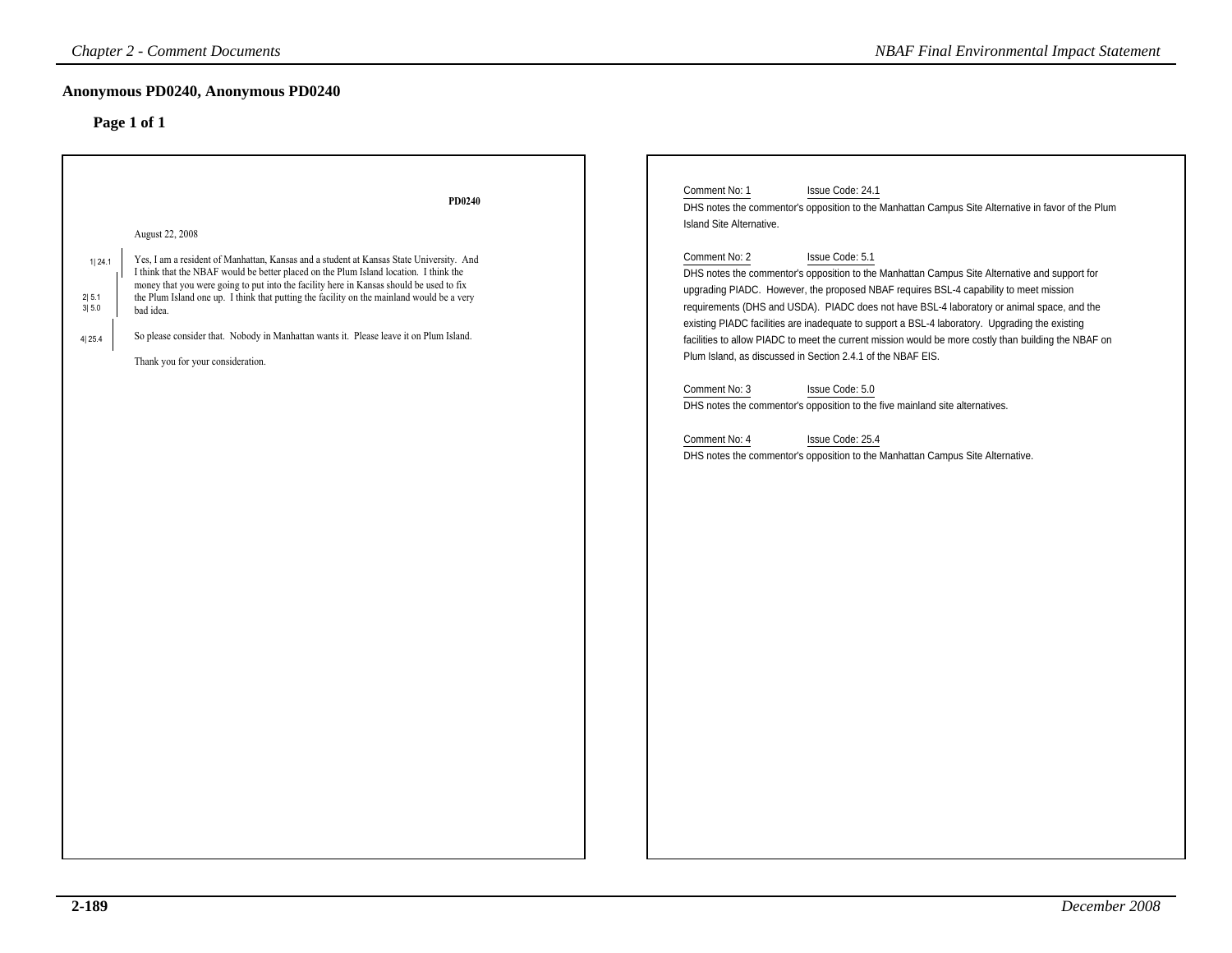## **Anonymous PD0241, Anonymous PD0241**

| <b>Chapter 2 - Comment Documents</b>                                                                                                                                                                                                                                                                 | <b>NBAF Final Environmental Impact Statement</b>                                                                                                                                                                                                                                                                                                                                                                                                                                                                                                                                                                                                                                                                                                |  |
|------------------------------------------------------------------------------------------------------------------------------------------------------------------------------------------------------------------------------------------------------------------------------------------------------|-------------------------------------------------------------------------------------------------------------------------------------------------------------------------------------------------------------------------------------------------------------------------------------------------------------------------------------------------------------------------------------------------------------------------------------------------------------------------------------------------------------------------------------------------------------------------------------------------------------------------------------------------------------------------------------------------------------------------------------------------|--|
| Anonymous PD0241, Anonymous PD0241                                                                                                                                                                                                                                                                   |                                                                                                                                                                                                                                                                                                                                                                                                                                                                                                                                                                                                                                                                                                                                                 |  |
| Page 1 of 1                                                                                                                                                                                                                                                                                          |                                                                                                                                                                                                                                                                                                                                                                                                                                                                                                                                                                                                                                                                                                                                                 |  |
| PD0241<br>August 22, 2008<br>I am a resident of Manhattan, Kansas and I do not want your facility here in Manhattan,<br>1 25.4<br>Kansas. It can stay in Plum Island. I do not want my future of my child to be destroyed<br>2 24.1<br>by your facility or anybody elses within the State of Kansas. | Comment No: 1<br>Issue Code: 25.4<br>DHS notes the commentor's opposition to the five mainland site alternatives, in particular, the<br>Manhattan Campus Site Alternative in favor of the Plum Island Site Alternative based on safety<br>concerns. DHS believes that experience shows that facilities utilizing modern biocontainment<br>technologies and safety protocols, such as would be employed in the design, construction, and<br>operation of the NBAF, would enable the NBAF to be safely operated in populated areas such as<br>Manhattan. An example is the Centers for Disease Control and Prevention located in downtown<br>Atlanta, Georgia.<br>Issue Code: 24.1<br>Comment No: 2<br>Please refer to response to Comment No. 1. |  |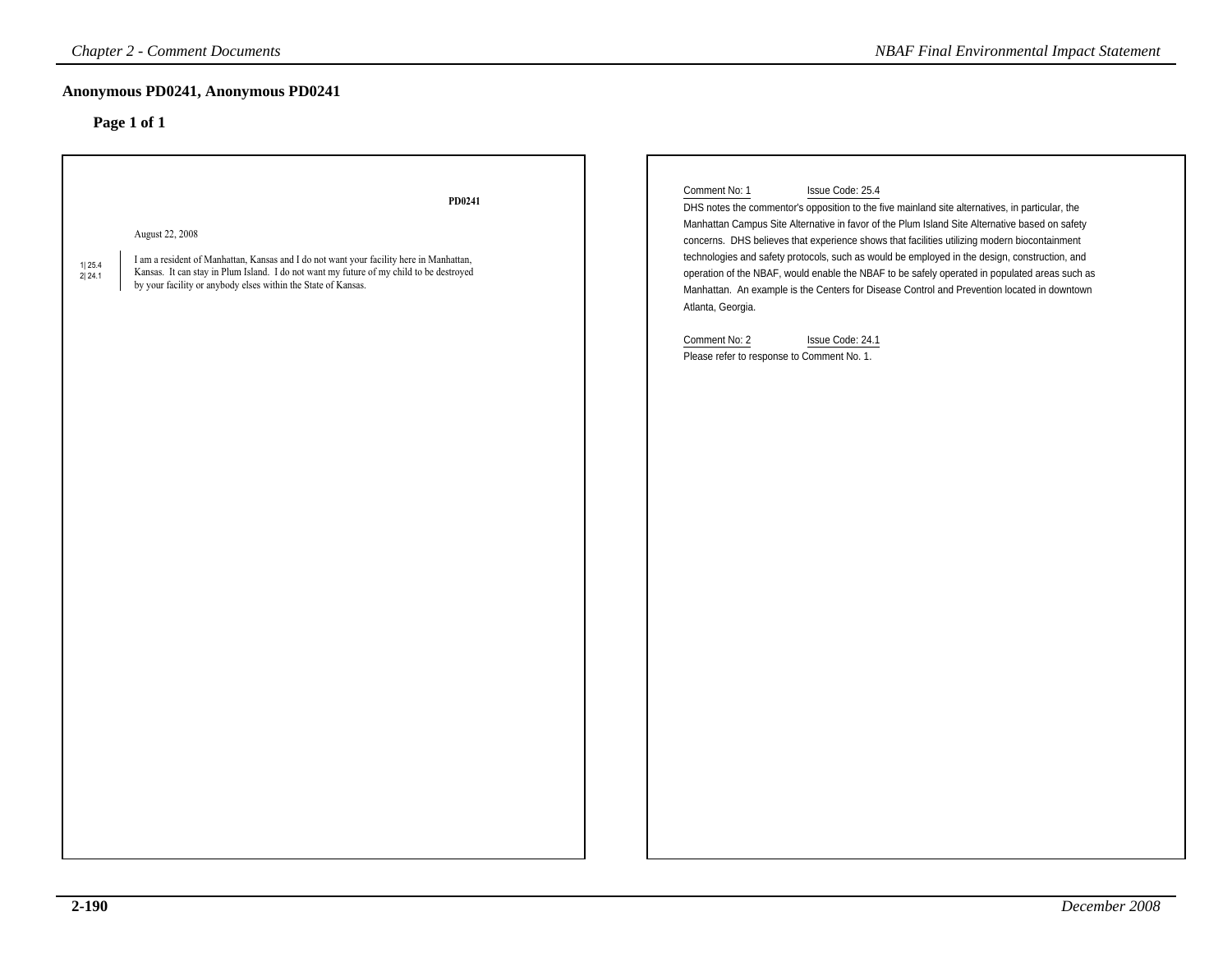### **Anonymous PD0243, Anonymous PD0243**

| <b>Chapter 2 - Comment Documents</b>                             |                       | <b>NBAF Final Environmental Impact Statement</b>                                                                  |
|------------------------------------------------------------------|-----------------------|-------------------------------------------------------------------------------------------------------------------|
| Anonymous PD0243, Anonymous PD0243<br>Page 1 of 1                |                       |                                                                                                                   |
|                                                                  | PD0243                | Comment No: 1<br>Issue Code: 24.4<br>DHS notes the commentor's support for the Manhattan Campus Site Alternative. |
| August 23, 2008<br>$\Gamma$ m a student at<br>1  24.4<br>Kansas. | and I support NBAF in |                                                                                                                   |
|                                                                  |                       |                                                                                                                   |
|                                                                  |                       |                                                                                                                   |
|                                                                  |                       |                                                                                                                   |
|                                                                  |                       |                                                                                                                   |
|                                                                  |                       |                                                                                                                   |
|                                                                  |                       |                                                                                                                   |
|                                                                  |                       |                                                                                                                   |
|                                                                  |                       |                                                                                                                   |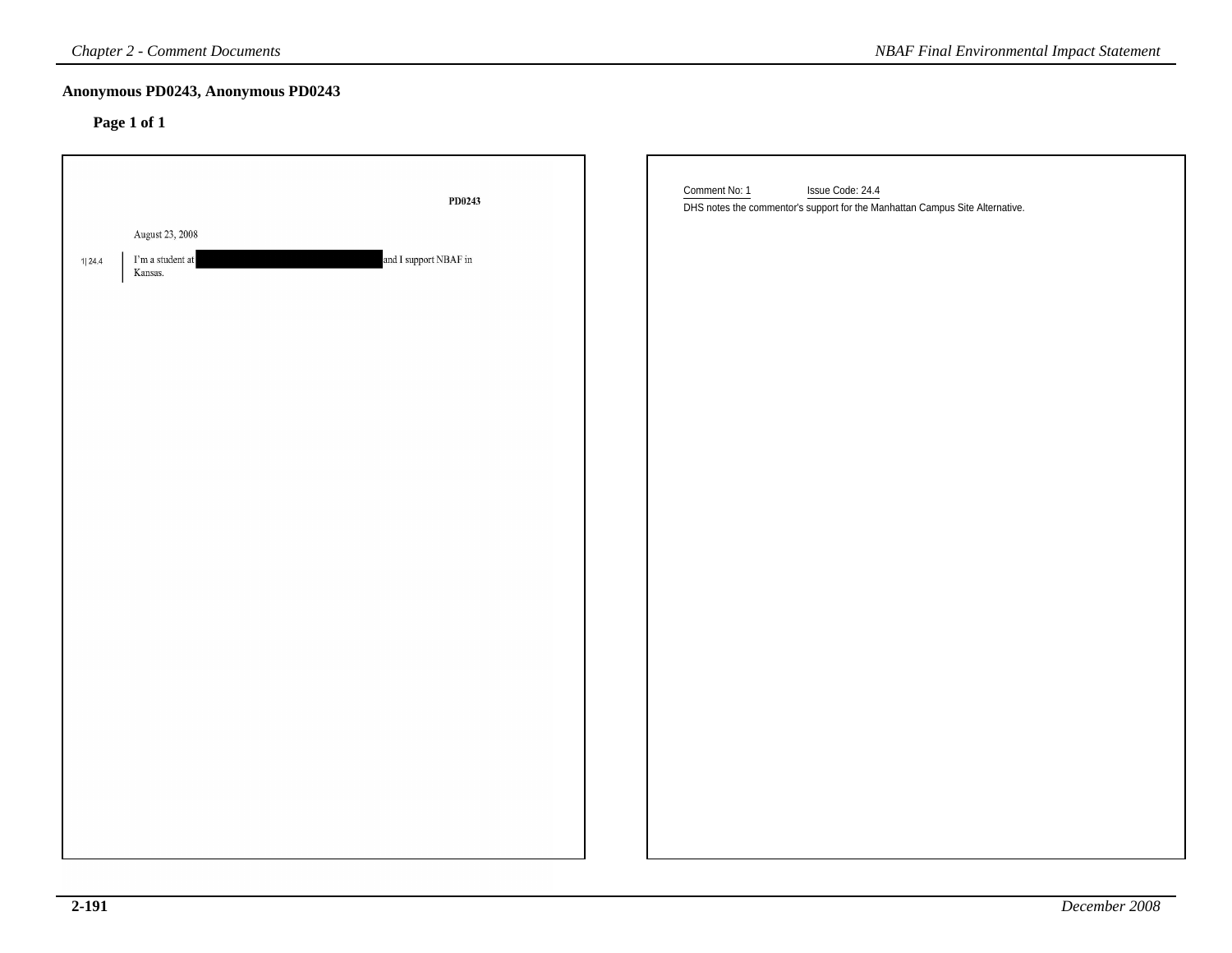| <b>NBAF Final Environmental Impact Statement</b>                                                                                                                                                                                                                                                                                                                                                                                                                                                                                                                                                                                                                                                                                                                                                                                                                                                                                                                                                                                                                                                                                                                                                                                                                                                                                                                                                                                                                                                                                                                                                                                                                                                                                                                                                                                                                                                                                                                                                                                                                                                                                                                                                                                                                                                                                                                                                                                                                                                                                                                                                                                                                                                                                                                                                                                                                                                                                                                                                                                                                                                                                                                                                                                                          |
|-----------------------------------------------------------------------------------------------------------------------------------------------------------------------------------------------------------------------------------------------------------------------------------------------------------------------------------------------------------------------------------------------------------------------------------------------------------------------------------------------------------------------------------------------------------------------------------------------------------------------------------------------------------------------------------------------------------------------------------------------------------------------------------------------------------------------------------------------------------------------------------------------------------------------------------------------------------------------------------------------------------------------------------------------------------------------------------------------------------------------------------------------------------------------------------------------------------------------------------------------------------------------------------------------------------------------------------------------------------------------------------------------------------------------------------------------------------------------------------------------------------------------------------------------------------------------------------------------------------------------------------------------------------------------------------------------------------------------------------------------------------------------------------------------------------------------------------------------------------------------------------------------------------------------------------------------------------------------------------------------------------------------------------------------------------------------------------------------------------------------------------------------------------------------------------------------------------------------------------------------------------------------------------------------------------------------------------------------------------------------------------------------------------------------------------------------------------------------------------------------------------------------------------------------------------------------------------------------------------------------------------------------------------------------------------------------------------------------------------------------------------------------------------------------------------------------------------------------------------------------------------------------------------------------------------------------------------------------------------------------------------------------------------------------------------------------------------------------------------------------------------------------------------------------------------------------------------------------------------------------------------|
|                                                                                                                                                                                                                                                                                                                                                                                                                                                                                                                                                                                                                                                                                                                                                                                                                                                                                                                                                                                                                                                                                                                                                                                                                                                                                                                                                                                                                                                                                                                                                                                                                                                                                                                                                                                                                                                                                                                                                                                                                                                                                                                                                                                                                                                                                                                                                                                                                                                                                                                                                                                                                                                                                                                                                                                                                                                                                                                                                                                                                                                                                                                                                                                                                                                           |
| Issue Code: 26.0<br>DHS notes the error in Section 3.6.4.1. The correct number is "60" and the error has been corrected.<br>Issue Code: 5.0<br>DHS notes the commentor's opposition to the five mainland site alternatives. As described in Section<br>2.3.1 of the NBAF EIS, DHS's site selection process incorporated site selection criteria that included,<br>but were not limited to, such factors as proximity to research capabilities and workforce. As such,<br>some but not all of the sites selected for analysis as reasonable alternatives in the NBAF EIS are<br>located in subburban or sem-urban areas. It has been shown that modern biosafety laboratories can<br>be safely operated in populated areas. An example is the Centers for Disease Control and<br>Prevention in downtown Atlanta, Georgia, where such facilities employ modern biocontainment<br>technologies and safety protocols, such as would be employed in the design, construction, and<br>DHS notes the commentor's views on risk. DHS believes that experience shows that facilities utilizing<br>modern biocontainment technologies and safety protocols, such as would be employed in the design,<br>construction, and operation of the NBAF, would enable the NBAF to be safely operated with a<br>minimal degree of risk, regardless of the site chosen.<br>Issue Code: 21.4<br>DHS notes the commentor's concern regarding a pathogen release perpetrated by a psychotic or<br>disgruntled NBAF employee. Section 3.14 and Appendix E of the NBAF EIS address accident<br>scenarios, including internal and external events, such as, an "insider" criminal act and terrorist<br>attack. A separate Threat and Risk Assessment (designated as For Official Use Only)(TRA) was<br>developed outside of the EIS process in accordance with the requirements stipulated in federal<br>regulations. The purpose of the TRA was to identify potential vulnerabilities and weaknesses<br>associated with the NBAF and are used to recommend the most prudent measures to establish a<br>reasonable level of risk for the security of operations of the NBAF and public safety. Additionally,<br>Section 3.14 of the NBAF EIS investigates the chances of a variety of accidents that could occur with<br>the proposed NBAF and consequences of potential accidents, Accidents could occur in the form of<br>procedural violations (operational accidents), natural phenomena accidents, external events, and<br>intentional acts. Although some accidents are more likely to occur than others (e.g., safety protocol<br>not being followed), the chances of an accidental release are low. The specific objective of the<br>hazard identification, accident analysis, and risk assessment is to identify the likelihood and<br>consequences from accidents or intentional subversive acts. In addition to identifying the potential for<br>or likelihood of the scenarios leading to adverse consequences, this analysis provides support for the<br>identification of specific engineering and administrative controls to either prevent a pathogen release<br>or mitigate the consequences of such a release. The risk of an accidental release of a pathogen is |
|                                                                                                                                                                                                                                                                                                                                                                                                                                                                                                                                                                                                                                                                                                                                                                                                                                                                                                                                                                                                                                                                                                                                                                                                                                                                                                                                                                                                                                                                                                                                                                                                                                                                                                                                                                                                                                                                                                                                                                                                                                                                                                                                                                                                                                                                                                                                                                                                                                                                                                                                                                                                                                                                                                                                                                                                                                                                                                                                                                                                                                                                                                                                                                                                                                                           |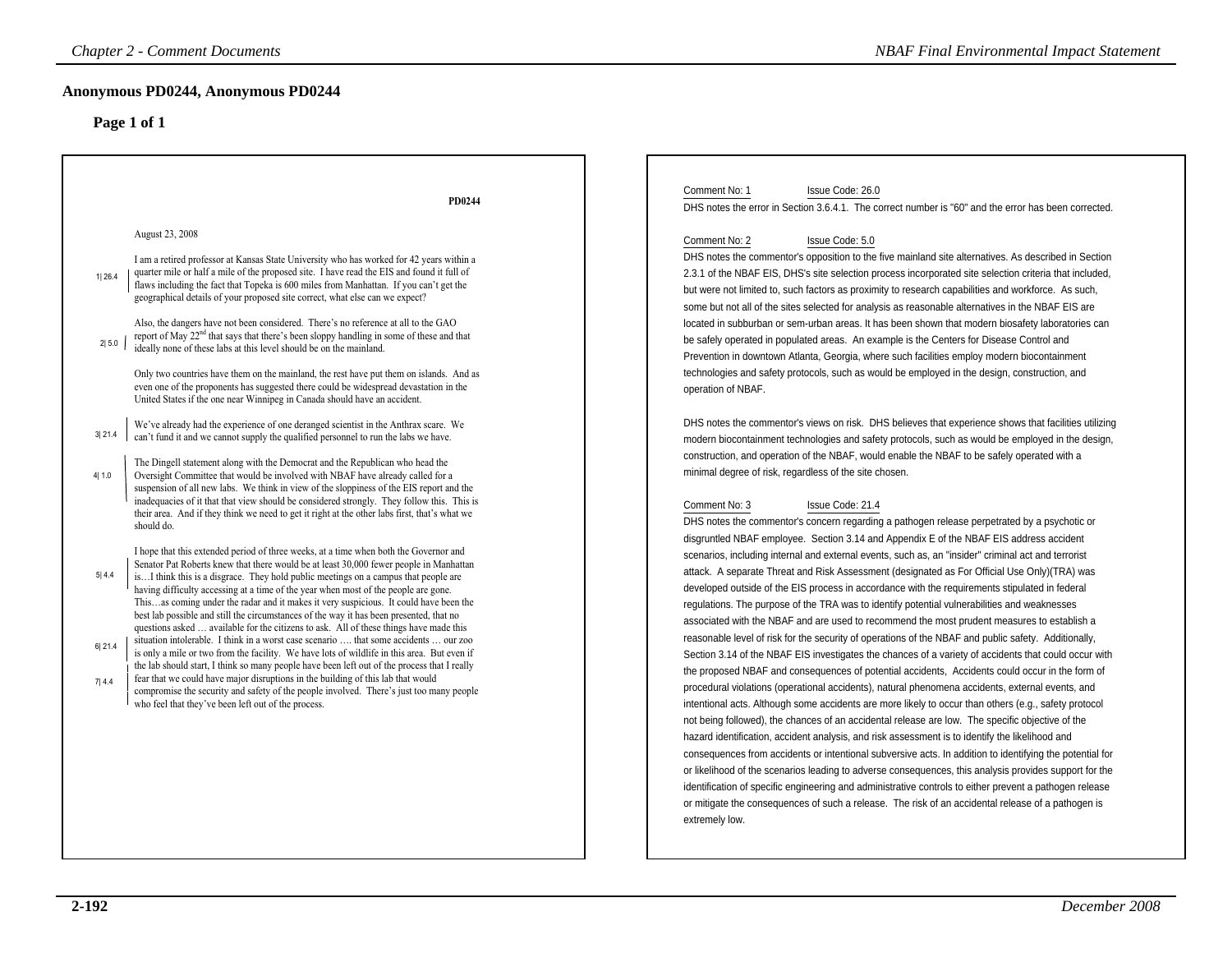### Comment No: 4 Issue Code: 1.0

 DHS notes the commentor's statement. Currently, there are several factors that will affect the decision on whether or not the NBAF is built, and, if so, where. The EIS itself will not be the sole deciding factor. The decision will be made based on the following factors: 1) analyses from the EISand support documents; 2) the four evaluation criteria discussed in Section 2.3.1; 3) applicable Federal, state, and local laws and regulatory requirements; 4) consultation requirements among the Federal, state, and local agencies, as well as federally recognized American Indian Nations; 5) policyconsiderations; and 6) public comment.

### Comment No: 5 Issue Code: 4.4

 DHS notes the commentor's concerns regarding the location and timing of the NBAF EIS public meeting held in Manhattan, Kansas. Upon completion of the NBAF Draft EIS, it was published without delay and public meetings were then scheduled in each of the communities being evaluatedfor siting the NBAF during the ensuing 60-day public comment period. DHS gave preference toholding meetings at locations in each community proximal to the proposed NBAF site and at appropriate meeting venues offering sufficient space to accommodate anticipated attendance levels. DHS recognizes that it is not possible to hold a public hearing at a time and place that is convenientto every interested person, and therefore provides alternate means of submitting comments to provide multiple opportunities to participate in the NEPA process. In addition to oral comment at the public meetings, DHS also accepted comments submitted by mail, toll-free telephone and fax lines,and online through the NBAF Web page (http://www.dhs.gov/nbaf). All comments, both oral andwritten, received during the comment period were given equal consideration and have beenresponded to in this NBAF Final EIS.**Chapter 2 - Comments Documents <br>
Contained a model of the statemental interaction of the statemental Interaction Comments are also that the statemental Interaction Comments are also the statemental Interaction Comments a** 

### Comment No: 6 Issue Code: 21.4

 DHS notes the commentor's concern about an accident at NBAF and proximity to a zoo. A discussionof human health and safety is included in Section 3.14 of the NBAF EIS. The NBAF would providestate-of-the-art operating procedures and biocontainment features to minimize the potential forlaboratory-acquired infections and accidental releases. The risk of an accidental release of a pathogen is extremely low. Should the NBAF Record of Decision call for the design, construction, and operations of the NBAF then site specific protocols and emergency response plans would be developed, in coordination with local emergency response agencies that would consider the diversity and density of human, livestock, and wildlife (including susceptible zoo animal) populations residing within the area. DHS would have site-specific standard operating procedures and response plans inplace prior to the initiation of research activities at the proposed NBAF.

Comment No: 7 Issue Code: 4.4

*December 2008*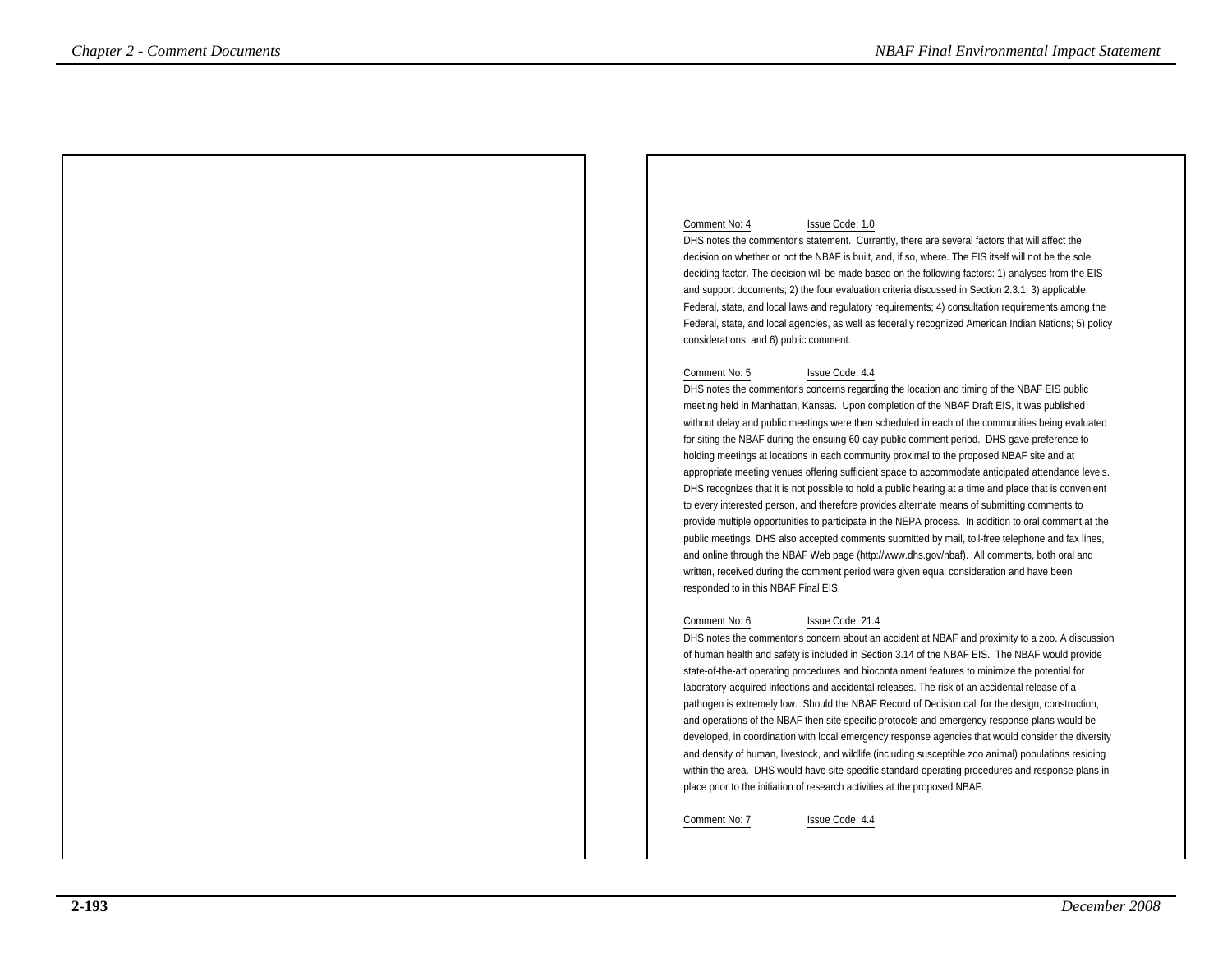Since the inception of the NBAF project, DHS has supported a vigorous public outreach program. DHS has conducted public meetings in excess of the minimum required by NEPA regulations; to date, 23 public meetings have been held in the vicinity of NBAF site alternatives and in Washington,D.C. to solicit public input on the EIS, allow the public to voice their concerns, and to get theirquestions answered DHS has also provided fact sheets, reports, exhibits, and a Web page (http://www.dhs.gov/nbaf). Additionally, various means of communication (mail, tollfree telephone and fax lines, and NBAF Web site) have been provided to facilitate public comment. It is DHS policyto encourage public input on matters of national and international importance.*NBAF Final Environmental Impact Statement*<br>
Since the inception of the NBAF project, DHS has supported a vigorous public outerach program.<br>
DHS has conducted public methods in a supported a vigorous public outerach progr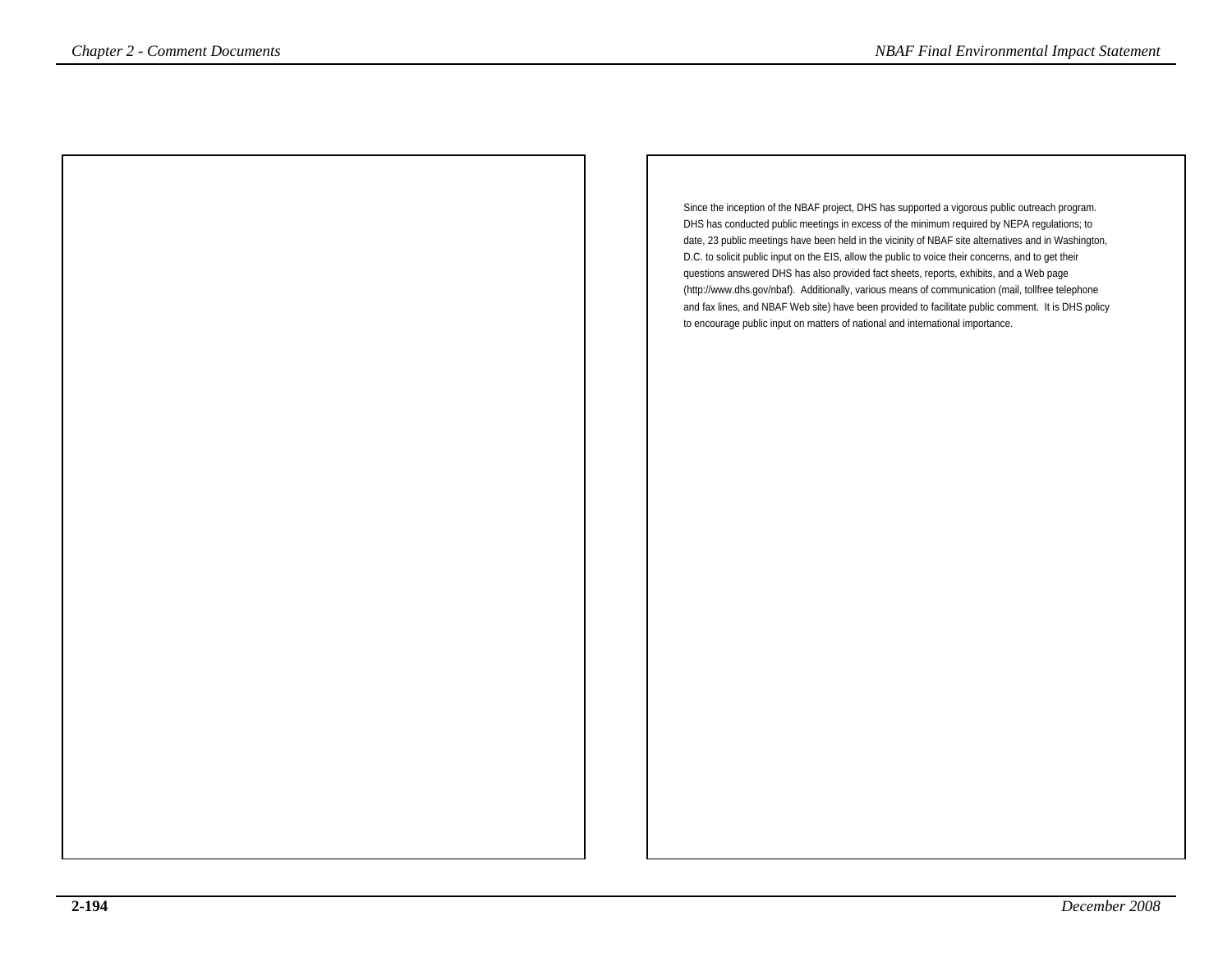| <b>Chapter 2 - Comment Documents</b> |                                                   |        | <b>NBAF Final Environmental Impact Statement</b>                                                                  |
|--------------------------------------|---------------------------------------------------|--------|-------------------------------------------------------------------------------------------------------------------|
|                                      | Anonymous PD0245, Anonymous PD0245<br>Page 1 of 1 |        |                                                                                                                   |
|                                      |                                                   | PD0245 | Comment No: 1<br>Issue Code: 24.4<br>DHS notes the commentor's support for the Manhattan Campus Site Alternative. |
|                                      | August 23, 2008                                   |        |                                                                                                                   |
| 1 24.4                               | I support the NBAF in Kansas.                     |        |                                                                                                                   |
|                                      | Thank you.                                        |        |                                                                                                                   |
|                                      |                                                   |        |                                                                                                                   |
|                                      |                                                   |        |                                                                                                                   |
|                                      |                                                   |        |                                                                                                                   |
|                                      |                                                   |        |                                                                                                                   |
|                                      |                                                   |        |                                                                                                                   |
|                                      |                                                   |        |                                                                                                                   |
|                                      |                                                   |        |                                                                                                                   |
|                                      |                                                   |        |                                                                                                                   |
|                                      |                                                   |        |                                                                                                                   |
|                                      |                                                   |        |                                                                                                                   |
|                                      |                                                   |        |                                                                                                                   |
|                                      |                                                   |        |                                                                                                                   |
|                                      |                                                   |        |                                                                                                                   |
|                                      |                                                   |        |                                                                                                                   |
|                                      |                                                   |        |                                                                                                                   |
|                                      |                                                   |        |                                                                                                                   |
|                                      |                                                   |        |                                                                                                                   |
|                                      |                                                   |        |                                                                                                                   |
|                                      |                                                   |        |                                                                                                                   |
|                                      |                                                   |        |                                                                                                                   |
|                                      |                                                   |        |                                                                                                                   |
|                                      |                                                   |        |                                                                                                                   |
|                                      |                                                   |        |                                                                                                                   |
|                                      |                                                   |        |                                                                                                                   |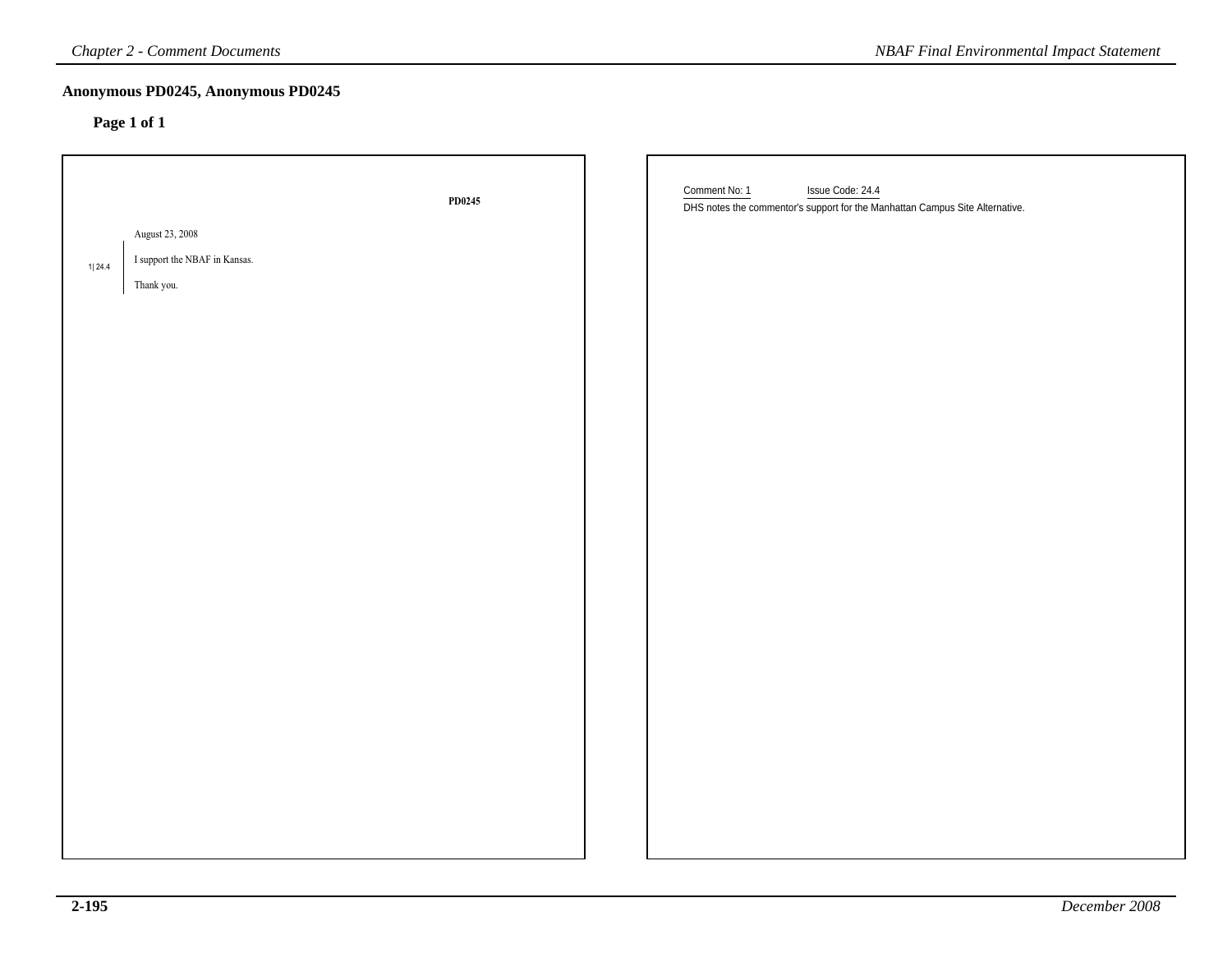### **Anonymous PD0247, Anonymous PD0247**

| <b>Chapter 2 - Comment Documents</b>                                                                                                                                                                                                                                                                                                                   | <b>NBAF Final Environmental Impact Statement</b>                                                                                                                                                                                                                                                                                                                                                                                                                                                                                                                                                                                                                                                              |
|--------------------------------------------------------------------------------------------------------------------------------------------------------------------------------------------------------------------------------------------------------------------------------------------------------------------------------------------------------|---------------------------------------------------------------------------------------------------------------------------------------------------------------------------------------------------------------------------------------------------------------------------------------------------------------------------------------------------------------------------------------------------------------------------------------------------------------------------------------------------------------------------------------------------------------------------------------------------------------------------------------------------------------------------------------------------------------|
| Anonymous PD0247, Anonymous PD0247                                                                                                                                                                                                                                                                                                                     |                                                                                                                                                                                                                                                                                                                                                                                                                                                                                                                                                                                                                                                                                                               |
| Page 1 of 1                                                                                                                                                                                                                                                                                                                                            |                                                                                                                                                                                                                                                                                                                                                                                                                                                                                                                                                                                                                                                                                                               |
| PD0247<br>August 23, 2008<br>I don't think it'd be a good idea to have the facility in Manhattan. It appears to me that<br>1 25.4<br>an offshore or off the mainland location would be best for I think for obvious reasons.<br>2 5.0<br>But, anyway both my wife and I are concerned about it and would be opposed to having<br>it here in Manhattan. | Comment No: 1<br>Issue Code: 25.4<br>DHS notes the commentor's opposition to the five mainland site alternatives, in particular, the<br>Manhattan Campus Site Alternative in favor of the Plum Island Site Alternative. DHS believes that<br>experience shows that facilities utilizing modern biocontainment technologies and safety protocols,<br>such as would be employed in the design, construction, and operation of the NBAF, would enable the<br>NBAF to be safely operated in populated areas such as Manhattan. An example is the Centers for<br>Disease Control and Prevention located in downtown Atlanta, Georgia.<br>Comment No: 2<br>Issue Code: 5.0<br>Please see response to Comment No. 1. |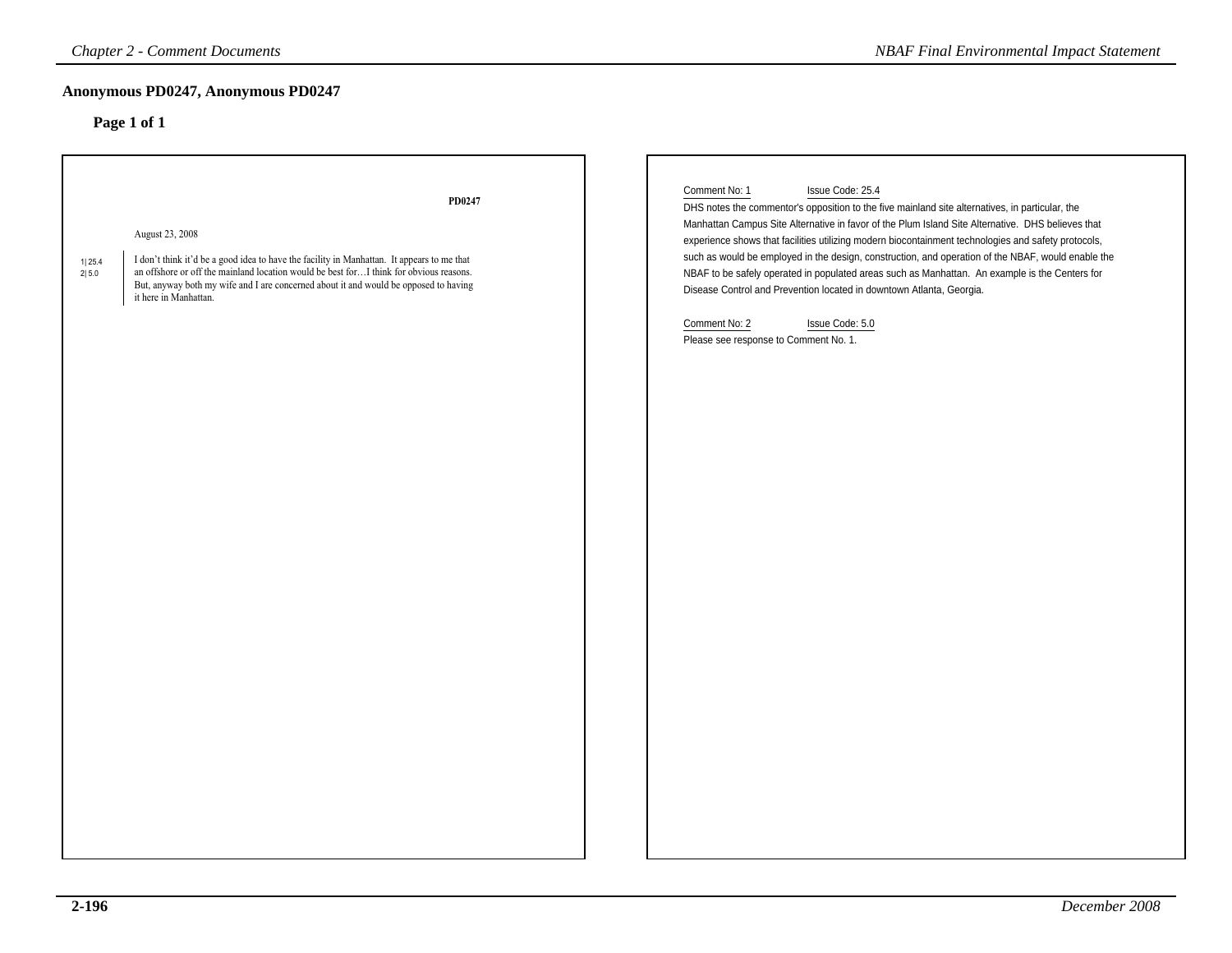| <b>Chapter 2 - Comment Documents</b>                                                                                                                | <b>NBAF Final Environmental Impact Statement</b>                                       |
|-----------------------------------------------------------------------------------------------------------------------------------------------------|----------------------------------------------------------------------------------------|
| Anonymous PD0248, Anonymous PD0248                                                                                                                  |                                                                                        |
| Page 1 of 1                                                                                                                                         |                                                                                        |
| PD0248                                                                                                                                              | Issue Code: 25.0<br>Comment No: 1<br>DHS notes the commentor's opposition to the NBAF. |
| August 23, 2008                                                                                                                                     |                                                                                        |
| 1  25.0<br>I wish to voice strong opposition to the NBAF that is supposedthat level 4 lab that isbuiltdon't know what that means. Ah (disconnected) |                                                                                        |
|                                                                                                                                                     |                                                                                        |
|                                                                                                                                                     |                                                                                        |
|                                                                                                                                                     |                                                                                        |
|                                                                                                                                                     |                                                                                        |
|                                                                                                                                                     |                                                                                        |
|                                                                                                                                                     |                                                                                        |
|                                                                                                                                                     |                                                                                        |
|                                                                                                                                                     |                                                                                        |
|                                                                                                                                                     |                                                                                        |
|                                                                                                                                                     |                                                                                        |
|                                                                                                                                                     |                                                                                        |
|                                                                                                                                                     |                                                                                        |
|                                                                                                                                                     |                                                                                        |
|                                                                                                                                                     |                                                                                        |
|                                                                                                                                                     |                                                                                        |
|                                                                                                                                                     |                                                                                        |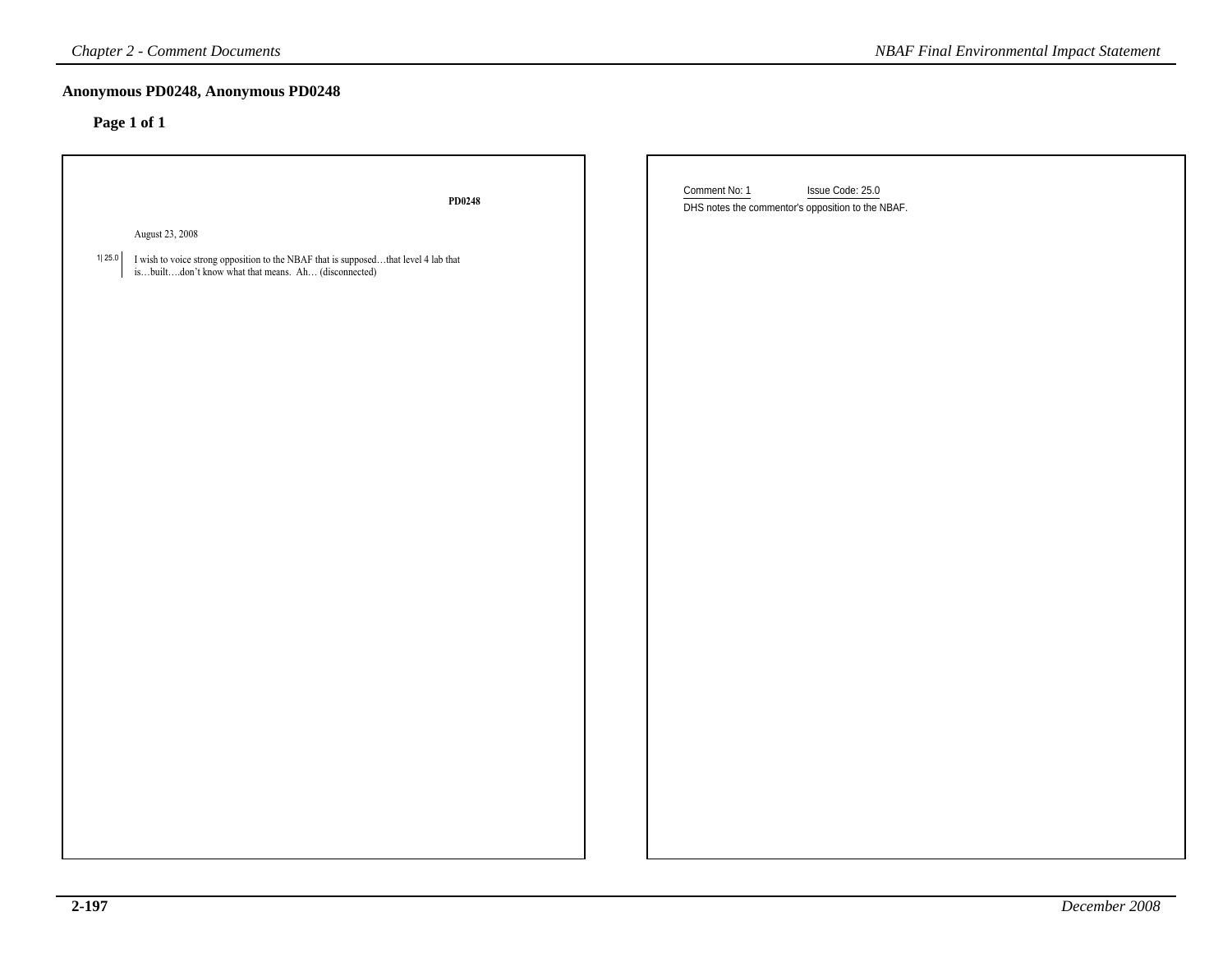|         | <b>Chapter 2 - Comment Documents</b>                                                                                                                                                                      | <b>NBAF Final Environmental Impact Statement</b>                                                                 |
|---------|-----------------------------------------------------------------------------------------------------------------------------------------------------------------------------------------------------------|------------------------------------------------------------------------------------------------------------------|
|         | Anonymous PD0249, Anonymous PD0249<br>Page 1 of 1                                                                                                                                                         |                                                                                                                  |
|         | PD0249                                                                                                                                                                                                    | Comment No: 1<br>Issue Code: 5.0<br>DHS notes the commentor's opposition to the five mainland site alternatives. |
|         | August 23, 2008                                                                                                                                                                                           |                                                                                                                  |
| $1 5.0$ | I just want to leave the message that I feel this lab is really a bad idea for any place in the<br>mainland. Manhattan, Kansas is one of the places that is selected. It will only be a<br>(disconnected) |                                                                                                                  |
|         |                                                                                                                                                                                                           |                                                                                                                  |
|         |                                                                                                                                                                                                           |                                                                                                                  |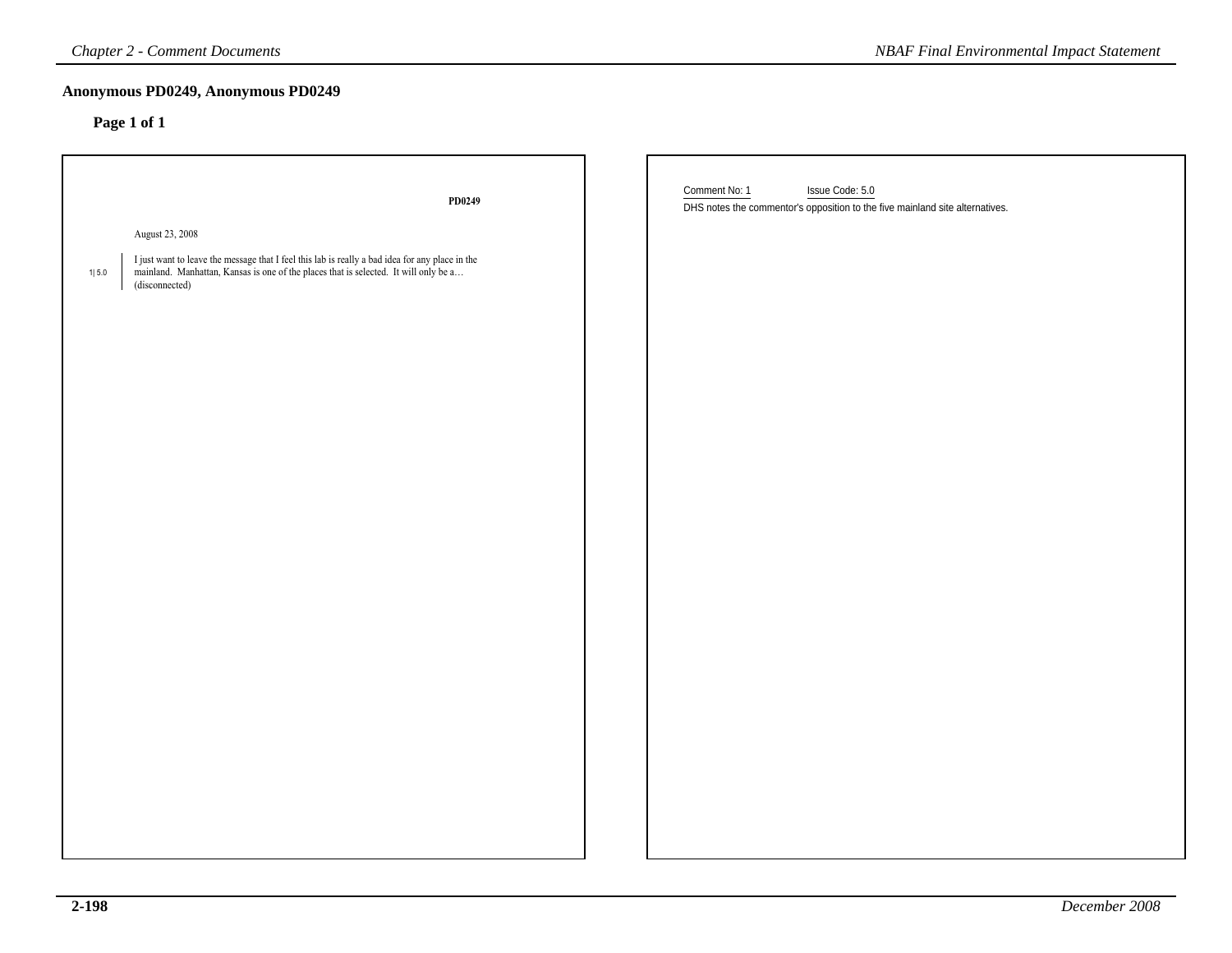|        | <b>Chapter 2 - Comment Documents</b>                                                                                                                                                                                                                                                                                                                                                                                                                                            | <b>NBAF Final Environmental Impact Statement</b>                                                                    |
|--------|---------------------------------------------------------------------------------------------------------------------------------------------------------------------------------------------------------------------------------------------------------------------------------------------------------------------------------------------------------------------------------------------------------------------------------------------------------------------------------|---------------------------------------------------------------------------------------------------------------------|
|        | Anonymous PD0252, Anonymous PD0252<br>Page 1 of 1                                                                                                                                                                                                                                                                                                                                                                                                                               |                                                                                                                     |
| 1 25.4 | PD0252<br>August 23, 2008<br>Hi. Yes, I just wanted to give some comments on NBAF in Manhattan, Kansas. I think<br>there's too many issues that haven't been thought out as to where it's going to be located<br>if they bring it here, I think it's a bad idea. And I think there's way better locations in<br>this country or, for that matter, outside of this country to locate NBAF as opposed to<br>Manhattan, Kansas.<br>Just wanted to let you know that.<br>Thank you. | Comment No: 1<br>Issue Code: 25.4<br>DHS notes the commentor's opposition to the Manhattan Campus Site Alternative. |
|        |                                                                                                                                                                                                                                                                                                                                                                                                                                                                                 |                                                                                                                     |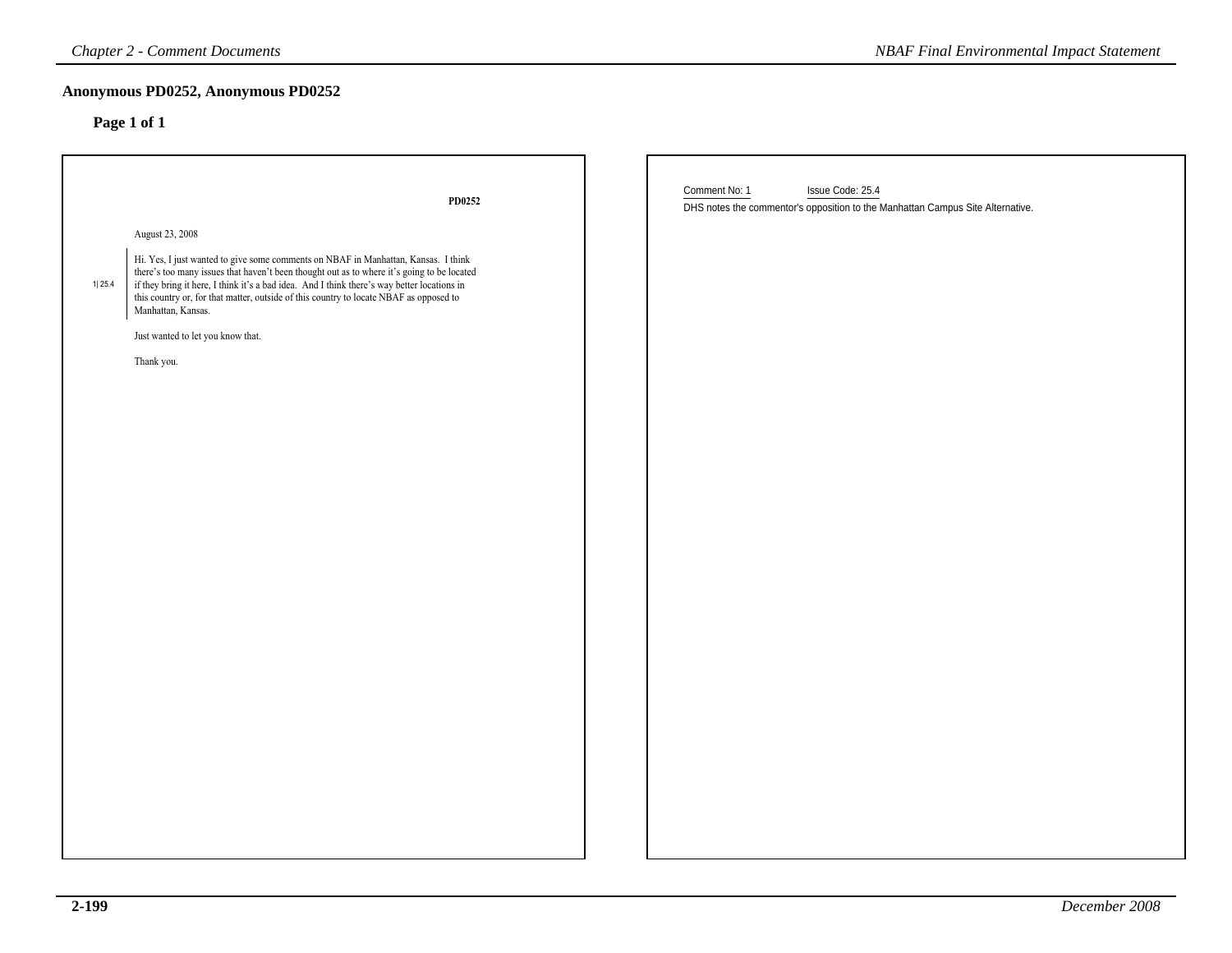| <b>Chapter 2 - Comment Documents</b>                                                                                          | <b>NBAF Final Environmental Impact Statement</b>                                                                         |
|-------------------------------------------------------------------------------------------------------------------------------|--------------------------------------------------------------------------------------------------------------------------|
| Anonymous PD0259, Anonymous PD0259<br>Page 1 of 1                                                                             |                                                                                                                          |
| PD0259                                                                                                                        | Comment No: 1<br>Issue Code: 25.2<br>DHS notes the commentor's opposition to the South Milledge Avenue Site Alternative. |
| August 24, 2008                                                                                                               |                                                                                                                          |
| Athens, Georgia. No, we don't want it. Area's too populated. Where you want to put<br>1 25.2 it's too pretty. Leave us alone. |                                                                                                                          |
| Thanks. Bye.                                                                                                                  |                                                                                                                          |
|                                                                                                                               |                                                                                                                          |
|                                                                                                                               |                                                                                                                          |
|                                                                                                                               |                                                                                                                          |
|                                                                                                                               |                                                                                                                          |
|                                                                                                                               |                                                                                                                          |
|                                                                                                                               |                                                                                                                          |
|                                                                                                                               |                                                                                                                          |
|                                                                                                                               |                                                                                                                          |
|                                                                                                                               |                                                                                                                          |
|                                                                                                                               |                                                                                                                          |
|                                                                                                                               |                                                                                                                          |
|                                                                                                                               |                                                                                                                          |
|                                                                                                                               |                                                                                                                          |
|                                                                                                                               |                                                                                                                          |
|                                                                                                                               |                                                                                                                          |
|                                                                                                                               |                                                                                                                          |
|                                                                                                                               |                                                                                                                          |
|                                                                                                                               |                                                                                                                          |
|                                                                                                                               |                                                                                                                          |
|                                                                                                                               |                                                                                                                          |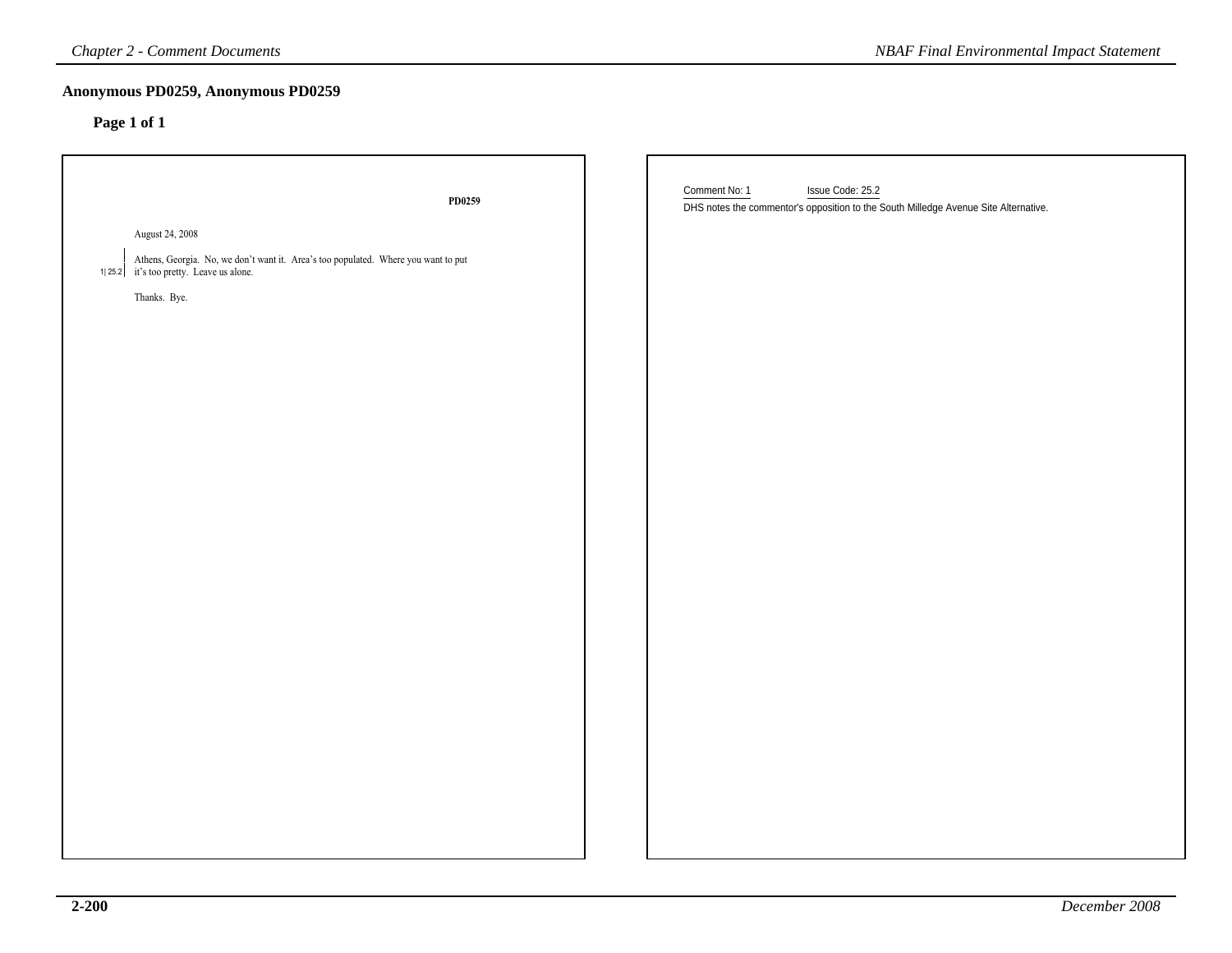| <b>Chapter 2 - Comment Documents</b>                                                                                                                                                                                                                                                                                                                                                                                                                                                                                                                                                                                                                                                                                                                                                                                                                                                                                                           | <b>NBAF Final Environmental Impact Statement</b>                                                                                                                                                                                                                                                                                                                                                                                                                                                                                                                                                                                                                                                                                                                                                                                                                                                                                                                                                                                                                                                                                                                                                                                                                                                                                                                                                                                                                                                                                                                                                                                                                                                                                                                                                                                                                                                                                                                                                                                                                                                                                                                                                                                                                                                                                                                                                                                                                                                                                                                                                                                                                                                                                                                                                                                                                                                                                                                                                                                                                                                                                                                                                                                                                                                                                                                                                                                                             |
|------------------------------------------------------------------------------------------------------------------------------------------------------------------------------------------------------------------------------------------------------------------------------------------------------------------------------------------------------------------------------------------------------------------------------------------------------------------------------------------------------------------------------------------------------------------------------------------------------------------------------------------------------------------------------------------------------------------------------------------------------------------------------------------------------------------------------------------------------------------------------------------------------------------------------------------------|--------------------------------------------------------------------------------------------------------------------------------------------------------------------------------------------------------------------------------------------------------------------------------------------------------------------------------------------------------------------------------------------------------------------------------------------------------------------------------------------------------------------------------------------------------------------------------------------------------------------------------------------------------------------------------------------------------------------------------------------------------------------------------------------------------------------------------------------------------------------------------------------------------------------------------------------------------------------------------------------------------------------------------------------------------------------------------------------------------------------------------------------------------------------------------------------------------------------------------------------------------------------------------------------------------------------------------------------------------------------------------------------------------------------------------------------------------------------------------------------------------------------------------------------------------------------------------------------------------------------------------------------------------------------------------------------------------------------------------------------------------------------------------------------------------------------------------------------------------------------------------------------------------------------------------------------------------------------------------------------------------------------------------------------------------------------------------------------------------------------------------------------------------------------------------------------------------------------------------------------------------------------------------------------------------------------------------------------------------------------------------------------------------------------------------------------------------------------------------------------------------------------------------------------------------------------------------------------------------------------------------------------------------------------------------------------------------------------------------------------------------------------------------------------------------------------------------------------------------------------------------------------------------------------------------------------------------------------------------------------------------------------------------------------------------------------------------------------------------------------------------------------------------------------------------------------------------------------------------------------------------------------------------------------------------------------------------------------------------------------------------------------------------------------------------------------------------------|
| Anonymous PD0260, Anonymous PD0260<br>Page 1 of 1                                                                                                                                                                                                                                                                                                                                                                                                                                                                                                                                                                                                                                                                                                                                                                                                                                                                                              |                                                                                                                                                                                                                                                                                                                                                                                                                                                                                                                                                                                                                                                                                                                                                                                                                                                                                                                                                                                                                                                                                                                                                                                                                                                                                                                                                                                                                                                                                                                                                                                                                                                                                                                                                                                                                                                                                                                                                                                                                                                                                                                                                                                                                                                                                                                                                                                                                                                                                                                                                                                                                                                                                                                                                                                                                                                                                                                                                                                                                                                                                                                                                                                                                                                                                                                                                                                                                                                              |
| Comment No: 1<br>PD0260<br>August 24, 2008<br>Hi. I'm from Manhattan, Kansas and I just cannot, cannot comprehend bringing<br>1 25.4<br>something that dangerous as the NBAF to Manhattan or to the states or to the mainland.<br>2 5.0<br>We need to confine it to an area off the edge of the mainland. I hear that Plum Island has<br>had several livestock foot and mouth disease mistakes. But that it has been confined<br>there. If it got loose in rural America it would be terrible not to mention the zoonotic and<br>3 21.4<br>all the other things that could be carried out by workers.<br>It's not the building. It's not the government. It's the fact that worker error. It happens,<br>4 21.4 <br>it happens everywhere no matter how safe you think you're gonna be. And it needs to be<br>in an isolated area.<br>2 cont.   5.0<br>So please, please take under consideration our comments.<br>Thank you so much. Goodbye. | Issue Code: 25.4<br>DHS notes the commentor's opposition to the Manhattan Campus Site Alternative.<br>Comment No: 2<br>Issue Code: 5.0<br>DHS notes the commentor's opposition to the five mainland site alternatives, in particular, the<br>Manhattan Campus Site Alternative in favor of the Plum Island Site Alternative based on safety<br>concerns. DHS believes that experience shows that facilities utilizing modern biocontainment<br>technologies and safety protocols, such as would be employed in the design, construction, and<br>operation of the NBAF, would enable the NBAF to be safely operated in populated areas such as<br>Manhattan. An example is the Centers for Disease Control and Prevention located in downtown<br>Atlanta, Georgia.<br>Comment No: 3<br>Issue Code: 21.4<br>DHS notes the commentor's concern regarding an accident at NBAF. The specific objective of<br>Section 3.14 of the NBAF EIS is to identify the likelihood and consequences from accidents or<br>intentional subversive acts. In addition to identifying the potential for or likelihood of the scenarios<br>leading to adverse consequences, this analysis provides support for the identification of specific<br>engineering and administrative controls to either prevent a pathogen release or mitigate the<br>consequences of such a release. The NBAF would provide state-of-the-art operating procedures and<br>biocontainment features to minimize the potential for laboratory-acquired infections and accidental<br>releases. The risk of an accidental release of a pathogen is extremely low. Should the NBAF Record<br>of Decision call for the design, construction, and operations of the NBAF then site specific protocols<br>would be developed, in coordination with local emergency response agencies that would consider the<br>diversity and density of human, livestock, and wildlife populations residing within the local area. DHS<br>would have site-specific standard operating procedures and response plans in place prior to the<br>initiation of research activities at the proposed NBAF.<br>Issue Code: 21.4<br>Comment No: 4<br>DHS notes the commentor's concern regarding the potential consequences from a NBAF accident as<br>the result of human error. As described in Section 2.2.2.1 of the NBAF EIS, all laboratory staff would<br>receive thorough pre-operational training, as well as ongoing training, in the handling of hazardous<br>infectious agents, understanding biocontainment functions of standard and special practices for each<br>biosafety level, and understanding biocontainment equipment and laboratory characteristics. Training<br>and inherent biocontainment safeguards reduce the likelihood of a release. Section 3.14 and<br>Appendix E, investigates the chances of a variety of accidents that could occur with the proposed<br>NBAF and consequences of potential accidents, including external events such as a terrorist attack.<br>Accidents could occur in the form of procedural violations (operational accidents), natural phenomena<br>accidents,, external events, and intentional acts. Although some accidents are more likely to occur<br>than others (e.g., safety protocol not being followed), the chances of an accidental release are low.<br>The specific objective of the hazard identification, accident analysis, and risk assessment is to identify |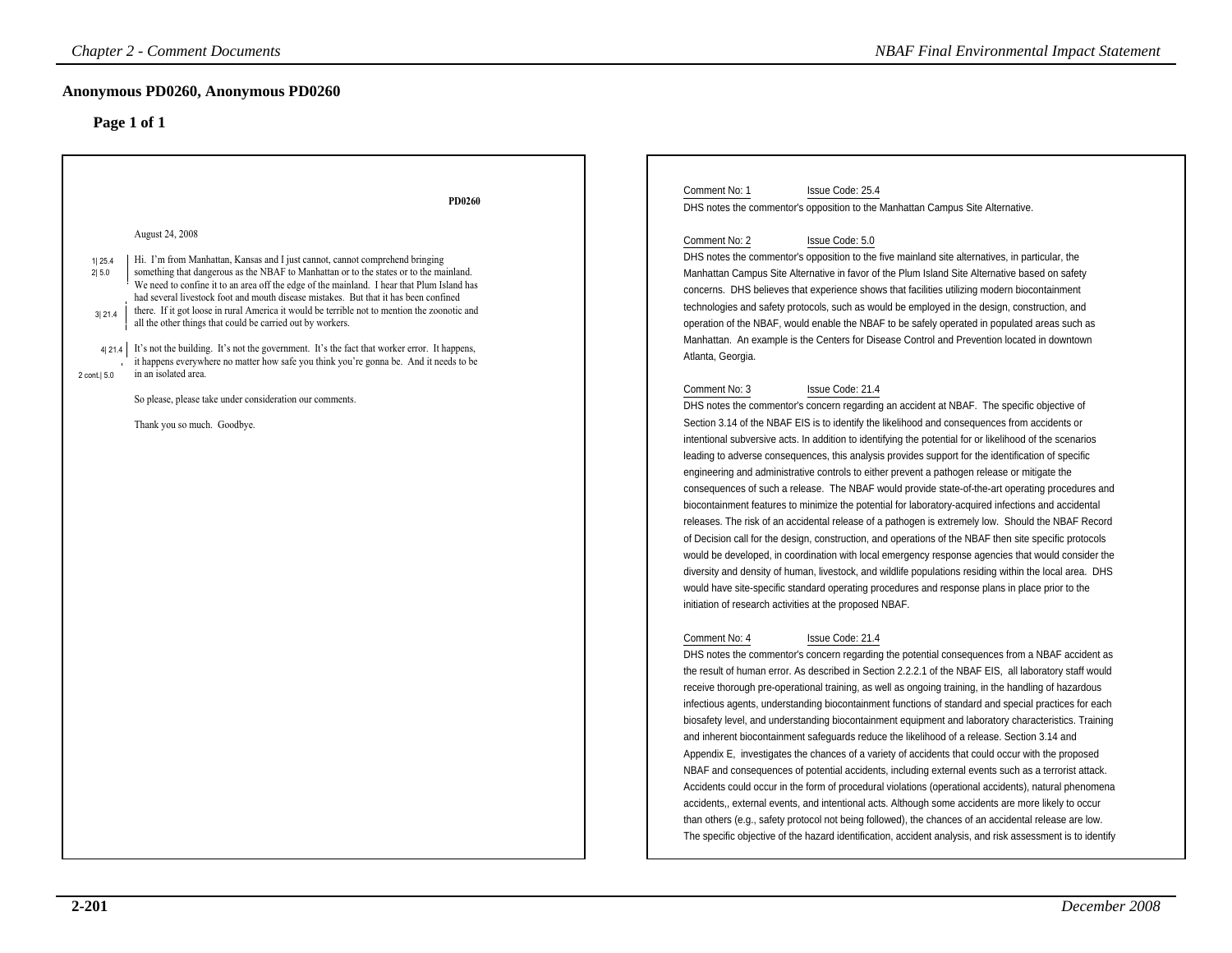the likelihood and consequences from accidents or intentional subversive acts. In addition to identifying the potential for or likelihood of the scenarios leading to adverse consequences, this analysis provides support for the identification of specific engineering and administrative controls to either prevent a pathogen release or mitigate the consequences of such a release. The risk of anaccidental release of a pathogen is extremely low.*Chapter 2 - Comment Documents NBAF Final Environmental Impact Statement*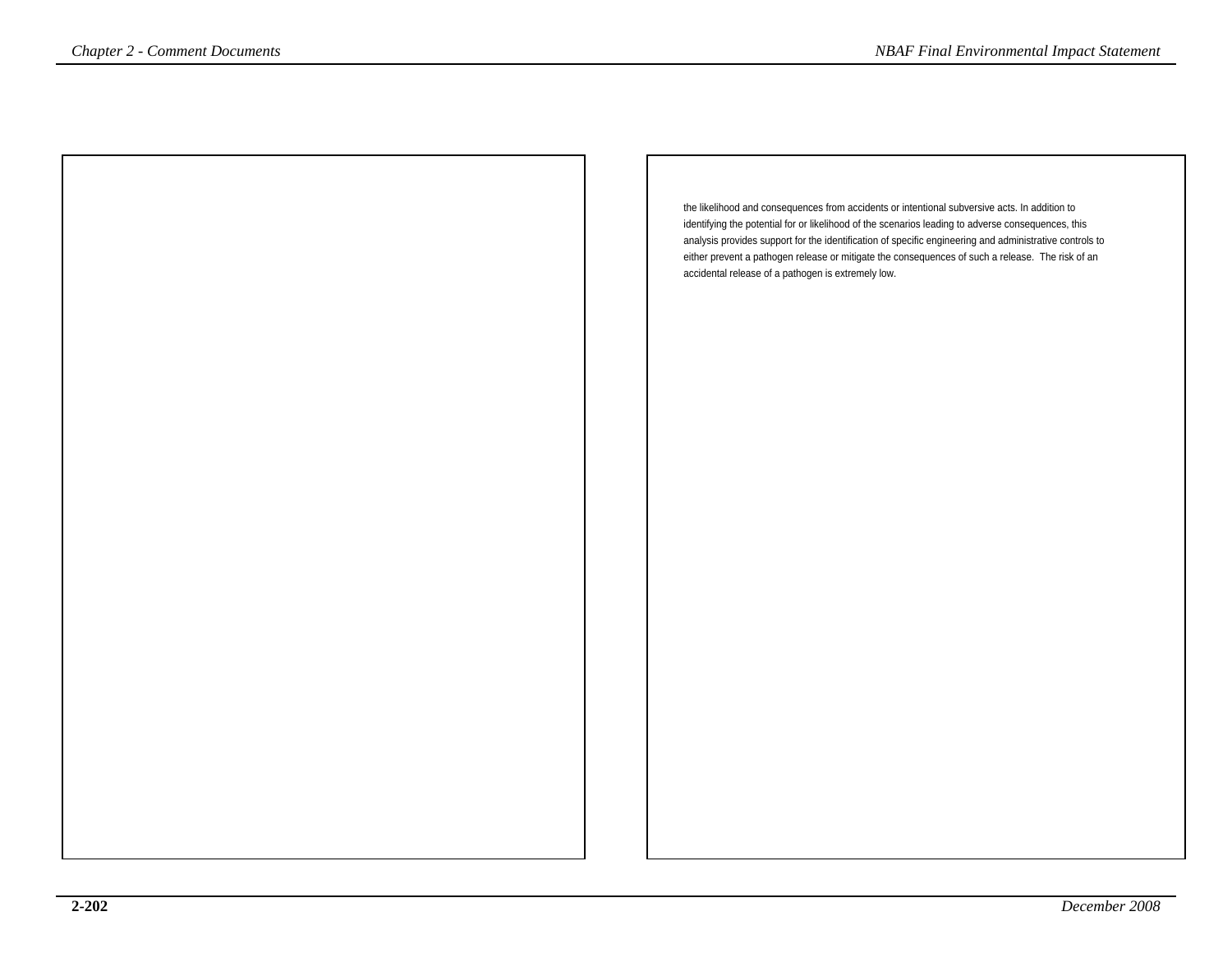| <b>Chapter 2 - Comment Documents</b>                                                                                                                                                                                                                                                                                                                                                                                                                                                                                                                                                                                                                                                                   | <b>NBAF Final Environmental Impact Statement</b>                                                                                                                                                                                                                                                                                                                                                                                                                                                                                                                                                                                                                                                                                                                                                                                                                                                                                                                                                                                                                                                                                                                                                                                                                                                                                                                                                                                                                                                                                                                                                                                                                                                                                                                                                                                                                                                                                                                                                                                                                                                                                                                                                                                                                                                                                    |
|--------------------------------------------------------------------------------------------------------------------------------------------------------------------------------------------------------------------------------------------------------------------------------------------------------------------------------------------------------------------------------------------------------------------------------------------------------------------------------------------------------------------------------------------------------------------------------------------------------------------------------------------------------------------------------------------------------|-------------------------------------------------------------------------------------------------------------------------------------------------------------------------------------------------------------------------------------------------------------------------------------------------------------------------------------------------------------------------------------------------------------------------------------------------------------------------------------------------------------------------------------------------------------------------------------------------------------------------------------------------------------------------------------------------------------------------------------------------------------------------------------------------------------------------------------------------------------------------------------------------------------------------------------------------------------------------------------------------------------------------------------------------------------------------------------------------------------------------------------------------------------------------------------------------------------------------------------------------------------------------------------------------------------------------------------------------------------------------------------------------------------------------------------------------------------------------------------------------------------------------------------------------------------------------------------------------------------------------------------------------------------------------------------------------------------------------------------------------------------------------------------------------------------------------------------------------------------------------------------------------------------------------------------------------------------------------------------------------------------------------------------------------------------------------------------------------------------------------------------------------------------------------------------------------------------------------------------------------------------------------------------------------------------------------------------|
| Anonymous PD0261, Anonymous PD0261<br>Page 1 of 1                                                                                                                                                                                                                                                                                                                                                                                                                                                                                                                                                                                                                                                      |                                                                                                                                                                                                                                                                                                                                                                                                                                                                                                                                                                                                                                                                                                                                                                                                                                                                                                                                                                                                                                                                                                                                                                                                                                                                                                                                                                                                                                                                                                                                                                                                                                                                                                                                                                                                                                                                                                                                                                                                                                                                                                                                                                                                                                                                                                                                     |
| PD0261<br>August 24, 2008<br>Hello. I am a resident of Oconee County, Georgia and I just wanted to voice my<br>1125.2<br>opposition to NBAF being located in eastern Clark County. I just think that the area is<br>pristine. It's bordering on the Oconee River, adjacent to the Botanical Gardens and I just<br>2 12.2<br>worry about the location – the proximity to the Oconee river should any toxins be<br>released and I just wanted to let my opinion be known - that I don't think it's a good idea<br>and I would wish that it could remain a little further away from population such that we<br>3 5.0<br>have here.<br>I would like for it to stay on Plum Island.<br>4 24.1<br>Thank you. | Comment No: 1<br>Issue Code: 25.2<br>DHS notes the commentor's opposition to the South Milledge Avenue Site Alternative.<br>Comment No: 2<br>Issue Code: 12.2<br>DHS notes the commentor's water quality concerns and DHS acknowledges current regional drought<br>conditions. The NBAF EIS Sections 3.7.3.2 and 3.7.3.3 describe potential construction and<br>operational surface water and stormwater consequences. Section 3.13 describes liquid and solid<br>waste management options available to the proposed NBAF's construction and operation. DHS also<br>notes the concerns about the possibility of toxic substances contaminating the source of Athens'<br>drinking water. To control this risk, and as stated in Section 2.2.2.5, the NBAF would develop a Spill<br>Prevention Control and Countermeasures Plan (SPCC) that specifies operating procedures to<br>prevent spills, control measures to contain spills, and countermeasures to contain, cleanup, and<br>mitigate the effects of a spill reaching a water body. Additionally, as stated in Section 3.1 disposal of<br>medical, hazardous, and industrial solid waste is governed by federal and state regulations<br>promulgated under the Resource Conservation and Recovery Act (RCRA). The NBAF will be<br>required to comply with each and every applicable waste management regulation.<br>Issue Code: 5.0<br>Comment No: 3<br>As described in Section 2.3.1 of the NBAF EIS, DHS's site selection criteria included, but were not<br>limited to, such factors as proximity to research capabilities and workforce. As such, some but not all<br>of the sites selected for analysis as reasonable alternatives in the NBAF EIS are located in suburban<br>or semi-urban areas. Nevertheless, it has been shown that modern biosafety laboratories can be<br>safely operated in populated areas. An example is the Centers for Disease Control and Prevention in<br>downtown Atlanta, Georgia, where such facilities employ modern biocontainment technologies and<br>safety protocols, such as would be employed in the design, construction, and operation of the NBAF.<br>Comment No: 4<br>Issue Code: 24.1<br>DHS notes the commentor's opposition to the South Milledge Avenue Site Alternative in favor of the<br>Plum Island Site Alternative. |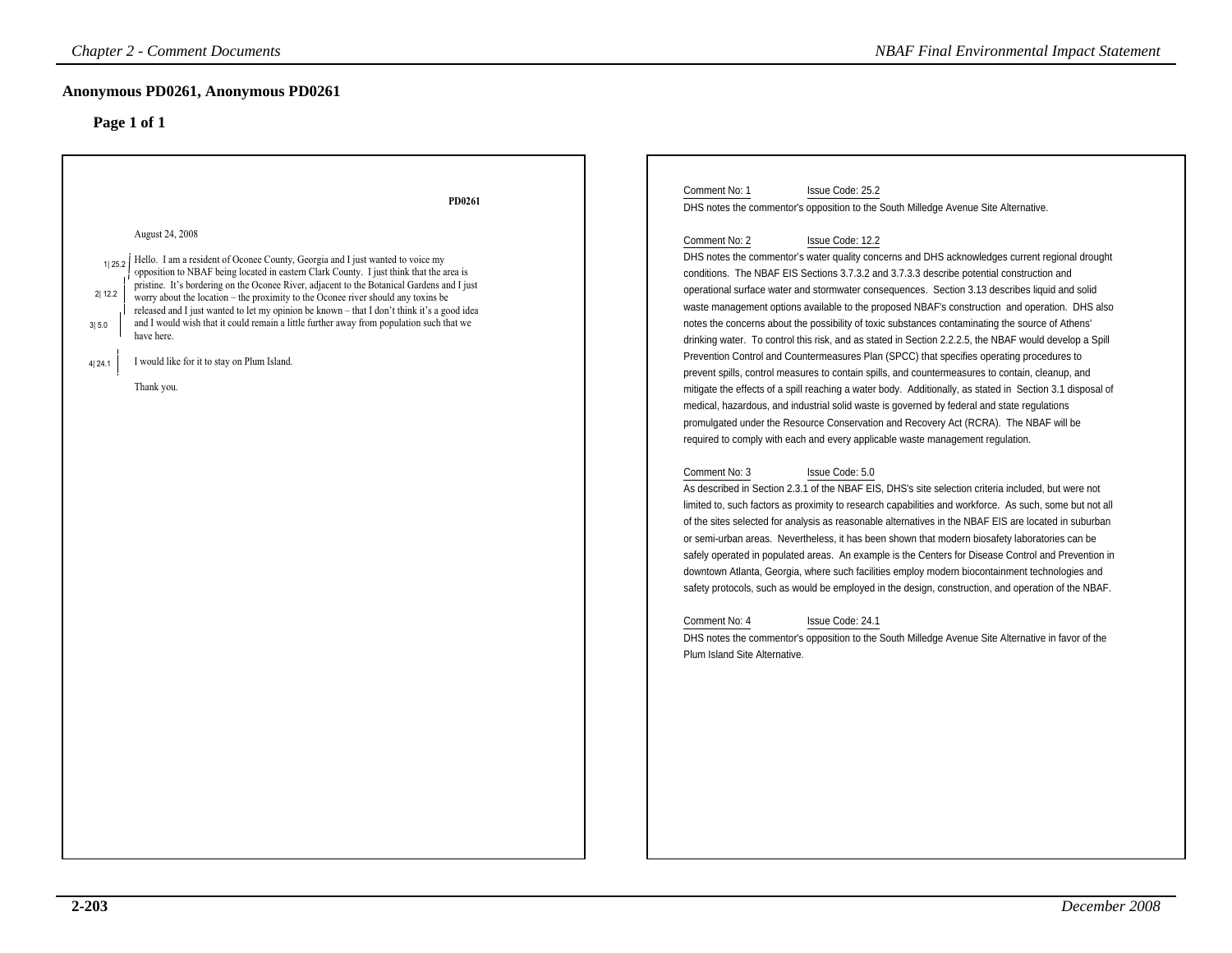| <b>Chapter 2 - Comment Documents</b>                                                                                                                                                                                                                                                                                                                                                                                                                                                                                                                              | <b>NBAF Final Environmental Impact Statement</b>                                                                                                                                                                                                                                                                                                                                                                                                                                                                                                                                                                                                                                                                                                                                                                                                                                                                                                              |
|-------------------------------------------------------------------------------------------------------------------------------------------------------------------------------------------------------------------------------------------------------------------------------------------------------------------------------------------------------------------------------------------------------------------------------------------------------------------------------------------------------------------------------------------------------------------|---------------------------------------------------------------------------------------------------------------------------------------------------------------------------------------------------------------------------------------------------------------------------------------------------------------------------------------------------------------------------------------------------------------------------------------------------------------------------------------------------------------------------------------------------------------------------------------------------------------------------------------------------------------------------------------------------------------------------------------------------------------------------------------------------------------------------------------------------------------------------------------------------------------------------------------------------------------|
| Anonymous PD0263, Anonymous PD0263<br>Page 1 of 1                                                                                                                                                                                                                                                                                                                                                                                                                                                                                                                 |                                                                                                                                                                                                                                                                                                                                                                                                                                                                                                                                                                                                                                                                                                                                                                                                                                                                                                                                                               |
| PD0263<br>August 24, 2008<br>I'm a resident of Manhattan, Kansas and I prefer not to have the facility located anyplace<br>1 5.0<br>on the mainland, mainly in the Manhattan area. We do not want that here.<br>2 25.4<br>I think it's detrimental to health and to the animals and the industry that we have in<br>Manhattan. I hope that you will choose the offoff theI hope you will choose to redo<br>the facility where the facility is now and not put it on land. But in particular, please do<br>3 5.0<br>not put it in Manhattan, Kansas.<br>Thank you. | Comment No: 1<br>Issue Code: 5.0<br>DHS notes the commentor's opposition to the five mainland site alternatives, particularly the<br>Manhattan Campus Site Alternative.<br>Comment No: 2<br>Issue Code: 25.4<br>DHS notes the commentor's opposition to the Manhattan Campus Site Alternative.<br>Comment No: 3<br>Issue Code: 5.0<br>DHS notes the commentor's opposition to the five mainland site alternatives, in particular, the<br>Manhattan Campus Site Alternative in favor of the Plum Island Site Alternative based on safety<br>concerns. DHS believes that experience shows that facilities utilizing modern biocontainment<br>technologies and safety protocols, such as would be employed in the design, construction, and<br>operation of the NBAF, would enable the NBAF to be safely operated in populated areas such as<br>Manhattan. An example is the Centers for Disease Control and Prevention located in downtown<br>Atlanta, Georgia. |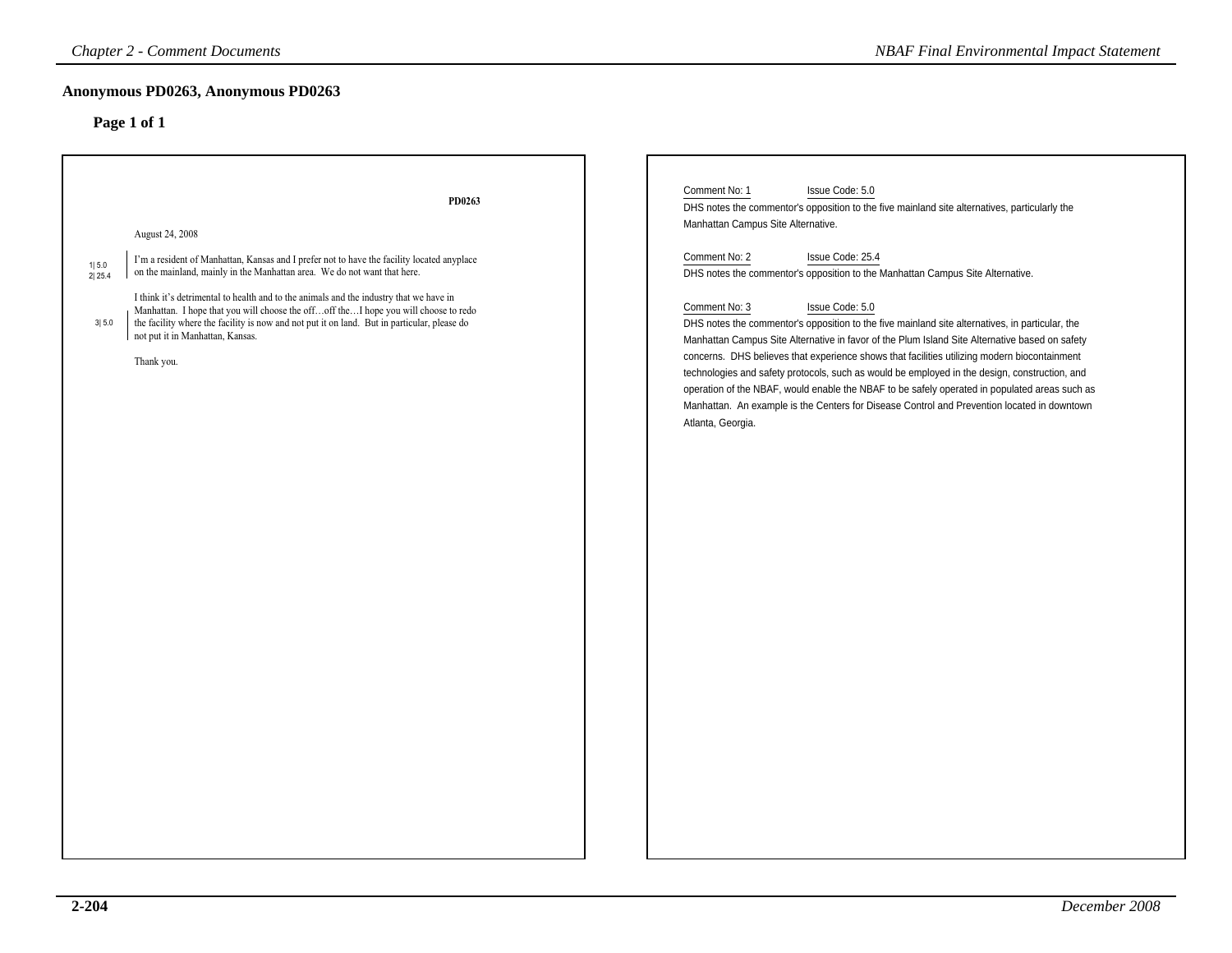### **Anonymous PD0264, Anonymous PD0264**

| Anonymous PD0264, Anonymous PD0264<br>Page 1 of 1                                                                                                                                                                                                                                                                                                                                                                                                                                                                                                                                                                                                                         |                                                                                                                                                                                                                                                                                                                                                                                                                                                                                                                                                                                                                                                                                                                                                                                                                                                                                                                                                                                                                                                                                                                                                                                                                                                                                                                                                                                                                                                                                                                                                                                                                                                                                                                                                                                                                                                                                                                                                                                                                                                                                                                                                                                                                                                                                                                                                                                                                                                                                                                                                                      |
|---------------------------------------------------------------------------------------------------------------------------------------------------------------------------------------------------------------------------------------------------------------------------------------------------------------------------------------------------------------------------------------------------------------------------------------------------------------------------------------------------------------------------------------------------------------------------------------------------------------------------------------------------------------------------|----------------------------------------------------------------------------------------------------------------------------------------------------------------------------------------------------------------------------------------------------------------------------------------------------------------------------------------------------------------------------------------------------------------------------------------------------------------------------------------------------------------------------------------------------------------------------------------------------------------------------------------------------------------------------------------------------------------------------------------------------------------------------------------------------------------------------------------------------------------------------------------------------------------------------------------------------------------------------------------------------------------------------------------------------------------------------------------------------------------------------------------------------------------------------------------------------------------------------------------------------------------------------------------------------------------------------------------------------------------------------------------------------------------------------------------------------------------------------------------------------------------------------------------------------------------------------------------------------------------------------------------------------------------------------------------------------------------------------------------------------------------------------------------------------------------------------------------------------------------------------------------------------------------------------------------------------------------------------------------------------------------------------------------------------------------------------------------------------------------------------------------------------------------------------------------------------------------------------------------------------------------------------------------------------------------------------------------------------------------------------------------------------------------------------------------------------------------------------------------------------------------------------------------------------------------------|
| PD0264<br>August 24, 2008<br>I am a resident of Manhattan, Kansas and I definitely believe that the NBAF should not<br>1 25.4<br>be located in Manhattan. It would be better off to be kept on Plum Island where it has<br>2 24.1<br>been in the past. It's just too dangerous.<br>And I guess I don't trust the Federal government when they say it is safe to have it<br>3 2.0<br>located this close to residents and so forth. I remember the early days of atomic testing<br>when they would turn out the little kids to watch this and all the dust would settle on then<br>and so forth.<br>It's just not a good thing and I don't think it's safe to have it here. | Comment No: 1<br>Issue Code: 25.4<br>DHS notes the commentor's opposition to the five mainland site alternatives, in particular, the<br>Manhattan Campus Site Alternative in favor of the Plum Island Site Alternative based on safety<br>concerns. DHS believes that experience shows that facilities utilizing modern biocontainment<br>technologies and safety protocols, such as would be employed in the design, construction, and<br>operation of the NBAF, would enable the NBAF to be safely operated in populated areas such as<br>Manhattan. An example is the Centers for Disease Control and Prevention located in downtown<br>Atlanta, Georgia.<br>Comment No: 2<br>Issue Code: 24.1<br>DHS notes the commentor's opposition to the Manhattan Campus Site Alternative in favor of the Plum<br>Island Site Alternative.<br>Comment No: 3<br>Issue Code: 2.0<br>DHS notes the commentor's lack of trust in the federal government. Section 3.14 and Appendix E of<br>the NBAF EIS state that the specific objective of the hazard identification is to identify the likelihood<br>and consequences from accidents or intentional subversive acts. In addition to identifying the<br>potential for or likelihood of the scenarios leading to adverse consequences, this analysis provides<br>support for the identification of specific engineering and administrative controls to either prevent a<br>pathogen release or mitigate the consequences of such a release. The NBAF would provide state-of-<br>the-art operating procedures and biocontainment features to minimize the potential for laboratory-<br>acquired infections and accidental releases. The risk of an accidental release of a pathogen is<br>extremely low. Appendix B describes biocontainment lapses and laboratory acquired infections.<br>Laboratory-acquired infections have not been shown to be a threat to the community at large. Should<br>the NBAF Record of Decision call for the design, construction, and operation of the NBAF then site-<br>specific protocols would be developed, in coordination with local emergency response agencies that<br>would consider the diversity and density of human, livestock, and wildlife populations residing within<br>the local area. DHS would have site-specific standard operating procedures and response plans in<br>place prior to the initiation of research activities at the proposed the NBAF. Procedures and plans to<br>operate the NBAF will include community representatives as described in Section 2.2.2.6. |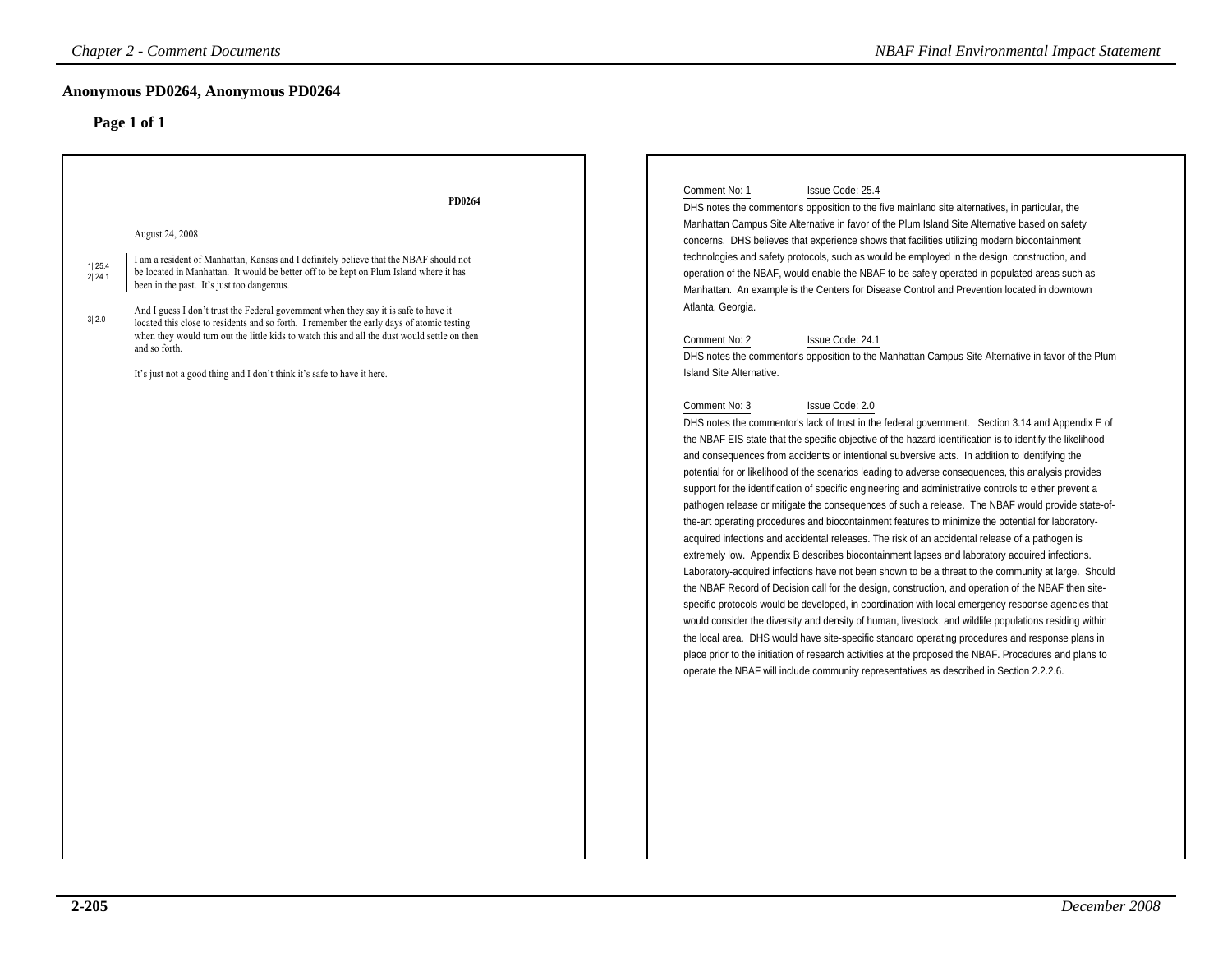| <b>Chapter 2 - Comment Documents</b>                   |        | <b>NBAF Final Environmental Impact Statement</b>                                                                  |
|--------------------------------------------------------|--------|-------------------------------------------------------------------------------------------------------------------|
| Anonymous PD0265, Anonymous PD0265<br>Page 1 of 1      |        |                                                                                                                   |
| August 24, 2008<br>I support NBAF in Kansas.<br>1 24.4 | PD0265 | Comment No: 1<br>Issue Code: 24.4<br>DHS notes the commentor's support for the Manhattan Campus Site Alternative. |
|                                                        |        |                                                                                                                   |
|                                                        |        |                                                                                                                   |
|                                                        |        |                                                                                                                   |
|                                                        |        |                                                                                                                   |
|                                                        |        |                                                                                                                   |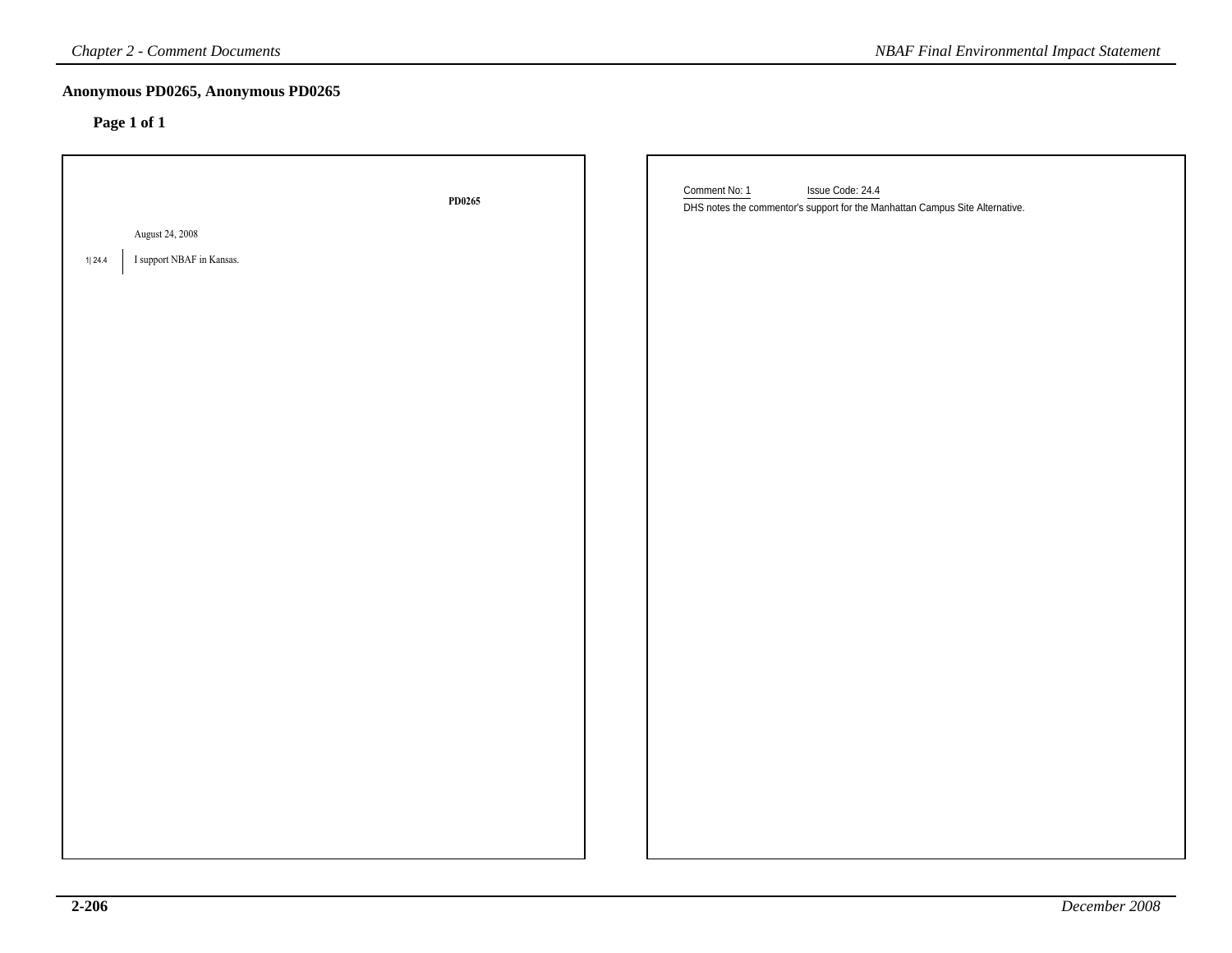| <b>Chapter 2 - Comment Documents</b>                                                                                                                                                                                                                                                                                                                                                                                                                                                                                                                                                                                                                          |        | <b>NBAF Final Environmental Impact Statement</b>                                                                                                                                                                                                                                                                                                                                                                                                                                                                                                                                                                                                                                                      |
|---------------------------------------------------------------------------------------------------------------------------------------------------------------------------------------------------------------------------------------------------------------------------------------------------------------------------------------------------------------------------------------------------------------------------------------------------------------------------------------------------------------------------------------------------------------------------------------------------------------------------------------------------------------|--------|-------------------------------------------------------------------------------------------------------------------------------------------------------------------------------------------------------------------------------------------------------------------------------------------------------------------------------------------------------------------------------------------------------------------------------------------------------------------------------------------------------------------------------------------------------------------------------------------------------------------------------------------------------------------------------------------------------|
| Anonymous PD0266, Anonymous PD0266<br>Page 1 of 1                                                                                                                                                                                                                                                                                                                                                                                                                                                                                                                                                                                                             |        |                                                                                                                                                                                                                                                                                                                                                                                                                                                                                                                                                                                                                                                                                                       |
| August 24, 2008<br>I am opposed to the NBAF in Kansas - in Manhattan, Kansas. We do not need this<br>1 25.4<br>facility in the middle of the state's farming and ranching community.<br>The opponents of this facility are not just farmers and ranchers though. They are town's<br>people, retired college professors, both animal science and other professors within the<br>university who do not have to worry about their jobs but they know what one mistake<br>would do to our community.<br>Keep this facility on Plum Island. We do not need it in Manhattan, Kansas. Please, no<br>2 24.1<br>NBAF in Manhattan, Kansas.<br>Thank you for your time. | PD0266 | Comment No: 1<br>Issue Code: 25.4<br>DHS notes the commentor's opposition to the Manhattan Campus Site Alternative in favor of the Plum<br>Island Site Alternative based on risks to livestock. The NBAF would be designed and constructed<br>using modern biocontainment technologies, and operated by trained staff and security personnel to<br>ensure the maximum level of worker and public safety and least risk to the environment in<br>accordance with all applicable federal, state, and local laws and regulations.<br>Issue Code: 24.1<br>Comment No: 2<br>DHS notes the commentor's opposition to the Manhattan Campus Site Alternative in favor of the Plum<br>Island Site Alternative. |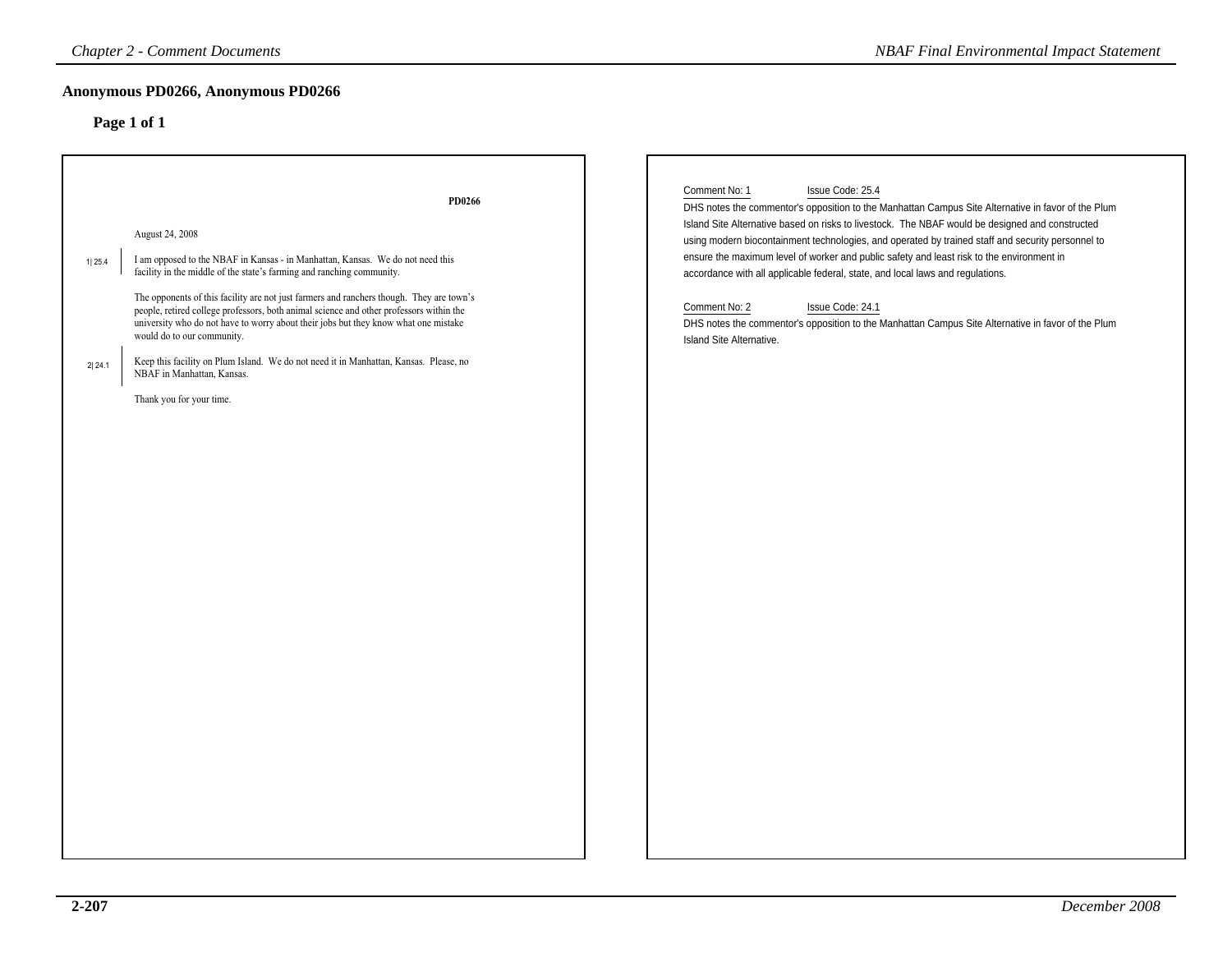### **Anonymous PD0267, Anonymous PD0267**

|                           | <b>Chapter 2 - Comment Documents</b>                                                                                                                                                                                                                                                                                                                       | <b>NBAF Final Environmental Impact Statement</b>                                                                                                                                                                                                                                                                                                                                                                                                                                                                                                                                                                                                                                                                                                                                                                                                                                                                                                                                                                                                                                                                                                                                                                                                                                                                                                                                                                                                                                                                                                                                                                                                                                                                                                                                           |
|---------------------------|------------------------------------------------------------------------------------------------------------------------------------------------------------------------------------------------------------------------------------------------------------------------------------------------------------------------------------------------------------|--------------------------------------------------------------------------------------------------------------------------------------------------------------------------------------------------------------------------------------------------------------------------------------------------------------------------------------------------------------------------------------------------------------------------------------------------------------------------------------------------------------------------------------------------------------------------------------------------------------------------------------------------------------------------------------------------------------------------------------------------------------------------------------------------------------------------------------------------------------------------------------------------------------------------------------------------------------------------------------------------------------------------------------------------------------------------------------------------------------------------------------------------------------------------------------------------------------------------------------------------------------------------------------------------------------------------------------------------------------------------------------------------------------------------------------------------------------------------------------------------------------------------------------------------------------------------------------------------------------------------------------------------------------------------------------------------------------------------------------------------------------------------------------------|
|                           | Anonymous PD0267, Anonymous PD0267<br>Page 1 of 1                                                                                                                                                                                                                                                                                                          |                                                                                                                                                                                                                                                                                                                                                                                                                                                                                                                                                                                                                                                                                                                                                                                                                                                                                                                                                                                                                                                                                                                                                                                                                                                                                                                                                                                                                                                                                                                                                                                                                                                                                                                                                                                            |
| 1 5.0<br>2 21.0<br>3 25.2 | PD0267<br>August 24, 2008<br>Hello. Was not a bio lab put on an island for safety? And now they want to put it in the<br>middle of a populated area where they now research cattle. There are always some<br>leakages. And, I say no to a bio lab in Athens, Georgia. I think our officials are just<br>looking at the money, not safety. No to a bio lab! | Comment No: 1<br>Issue Code: 5.0<br>DHS notes the commentor's opposition to the five mainland site alternatives, in particular, the South<br>Milledge Avenue Site Alternative in favor of the Plum Island Site Alternative based on safety<br>concerns. DHS believes that experience shows that facilities utilizing modern biocontainment<br>technologies and safety protocols, such as would be employed in the design, construction, and<br>operation of the NBAF, would enable the NBAF to be safely operated in populated areas such as<br>Manhattan. An example is the Centers for Disease Control and Prevention located in downtown<br>Atlanta, Georgia.<br>Comment No: 2<br>Issue Code: 21.0<br>DHS notes the commentor's concern about an accident at NBAF. A discussion of human health and<br>safety is included in Section 3.14 of the NBAF EIS. The NBAF would provide state-of-the-art<br>operating procedures and biocontainment features to minimize the potential for laboratory-acquired<br>infections and accidental releases. The risk of an accidental release of a pathogen is extremely low.<br>Should the NBAF Record of Decision call for the design, construction, and operations of the NBAF<br>then site specific protocols and emergency response plans would be developed, in coordination with<br>local emergency response agencies that would consider the diversity and density of human, livestock,<br>and wildlife populations residing within the area. DHS would have site-specific standard operating<br>procedures and response plans in place prior to the initiation of research activities at the proposed<br>NBAF.<br>Issue Code: 25.2<br>Comment No: 3<br>DHS notes the commentor's opposition to the South Milledge Avenue Site Alternative. |